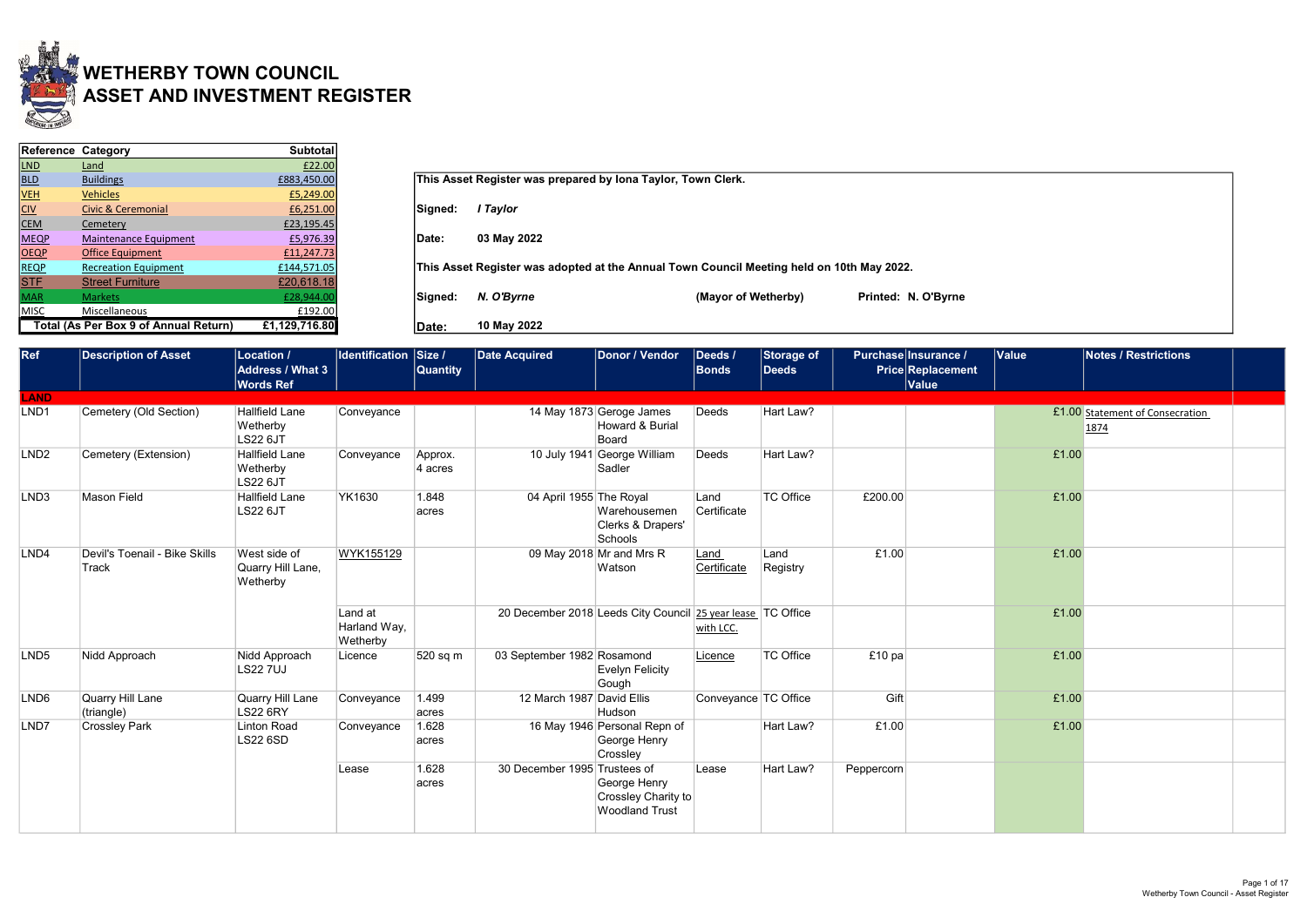| Ref               | <b>Description of Asset</b>                                 | <b>Location /</b><br><b>Address / What 3</b><br><b>Words Ref</b>         | Identification Size /    | <b>Quantity</b> | <b>Date Acquired</b>                       | Donor / Vendor                                                      | Deeds /<br>Bonds    | Storage of<br><b>Deeds</b> | Purchase Insurance /<br><b>Price Replacement</b><br>Value | Value      | <b>Notes / Restrictions</b>                                 |
|-------------------|-------------------------------------------------------------|--------------------------------------------------------------------------|--------------------------|-----------------|--------------------------------------------|---------------------------------------------------------------------|---------------------|----------------------------|-----------------------------------------------------------|------------|-------------------------------------------------------------|
| LND <sub>10</sub> | King George's Field                                         | Scaur Bank Linton Conveyance<br>Road<br><b>LS22 6SD</b>                  |                          |                 | 01 December 1926 Constance                 | Margery Ingham<br>$8$ Anr                                           |                     | HartLaw?                   |                                                           | £1.00      |                                                             |
|                   |                                                             |                                                                          | Conveyance               | $5$ acres       | 20 May 1931 Edith Ann                      | Crossley<br>& Others                                                |                     | HartLaw?                   |                                                           | £1.00      |                                                             |
|                   |                                                             |                                                                          | Conveyance               | $4$ acres+      | 28 February 1938 Edith Ann                 | Crossley<br>& Others                                                |                     | HartLaw?                   |                                                           | £1.00      |                                                             |
|                   |                                                             |                                                                          | Deed of Grant            |                 |                                            | 15 October 2004 David Ellis Hudson Deed<br>& Gillian Mary<br>Hudson |                     | TC Office                  | £10.00                                                    | £1.00      |                                                             |
| LND14             | Garden of Rest                                              | <b>Bank Street</b><br><b>LS22 6NT</b>                                    | Lease                    | $ 88$ sq yd     | 05 November 1932 County Council            | of West Riding<br>of Yorkshire                                      | Agreement           |                            | $1s$ pa                                                   | £1.00      |                                                             |
| LND <sub>16</sub> | Bridgefoot                                                  |                                                                          | Ltr of Agreeme 495 sq yd |                 | 03 December 1951 County Council            | of West Riding<br>of Yorkshire                                      | Letter              | TC Office                  | $1s$ pa                                                   |            | £1.00 C:\scans\1951 12 03 Ltr of<br>Agreement.pdf           |
|                   | Bridgefoot                                                  | South of Market<br>Place/High Street<br>junction<br><b>LS22 6LQ</b>      | Ltr of Agreeme 168 sq yd |                 | 10 October 1953 County Council             | of West Riding of<br>Yorkshire                                      | Letter              | TC Office                  | $1s$ pa                                                   | £1.00      |                                                             |
| <b>LND17</b>      | <b>Walton Road</b>                                          | Land on South<br>Side of Walton<br>Road                                  | YWE41086                 |                 |                                            | 17 April 1972 George Wimpey & Land<br>Co Ltd                        | Certificate         | Hart Law?                  |                                                           | £1.00      |                                                             |
| <b>LND 19</b>     | Shaw Barn Croft                                             | Shaw Barn Croft<br>LS22 6GN                                              | WYK443809                | $\mathbf{2}$    | 07 June 1989 Persimmon                     | Homes<br>(Yorkshire) Limited                                        | Land<br>Certificate | <b>TC Office</b>           | £1.00                                                     | £1.00      |                                                             |
| <b>LND20</b>      | Sandringham Park                                            | Sandringham Road WYK246338<br>LS22 6PG                                   |                          |                 | 04 January 1982                            |                                                                     | Land<br>Certificate | HartLaw?                   |                                                           |            | £1.00 Lease with LCC - $14/1/09$                            |
| LND <sub>23</sub> | Raby Park                                                   | Jct of Spofforth Hill Lease<br>and Crossley<br>Street<br><b>LS22 6RX</b> |                          |                 | 19 September 1994 David Ellis Hudson Lease |                                                                     |                     | Hart Law?                  | Peppercorn                                                |            | £1.00 Planning Approval<br>06.02.2007.pdf<br>Tree Plan 2006 |
| LND <sub>26</sub> | Land at Wharfedale Lawn                                     | Wharfedale Lawn,<br><b>Wetherby LS22</b><br>6PU                          | Lease                    |                 |                                            | 25 April 2002 Leeds City Council Lease                              |                     | Hart Law?                  | Peppercorn                                                | £1.00      |                                                             |
| LND <sub>27</sub> | Skate Park                                                  | The Ings<br>LS22 5FN                                                     | Lease                    |                 | 23 November 2006 Leeds City Council Lease  |                                                                     |                     | Hart Law?                  | Peppercorn                                                | £1.00      |                                                             |
| <b>LND25</b>      | Land at Quarry Hill Lane<br>Hudson Park                     | Quarry Hill Lane<br><b>LS22 6RY</b>                                      | Lease                    | $6.76$ acres    |                                            | 28 February 2002 Leeds City Council Lease                           |                     | Hart Law?                  | Peppercorn                                                | £1.00      |                                                             |
|                   |                                                             |                                                                          |                          |                 |                                            |                                                                     |                     |                            | <b>SUBTOTAL - LAND</b>                                    | £22.00     |                                                             |
| <b>BUILDINGS</b>  |                                                             |                                                                          |                          |                 |                                            |                                                                     |                     |                            |                                                           |            |                                                             |
| BLD1              | The Whitaker Memorial<br>Building (Old Men's<br>Parliament) | Garden of Rest<br>North Street<br>Wetherby<br>LS22 6NN                   |                          |                 |                                            |                                                                     |                     |                            | £67,000.00                                                | £50,150.00 |                                                             |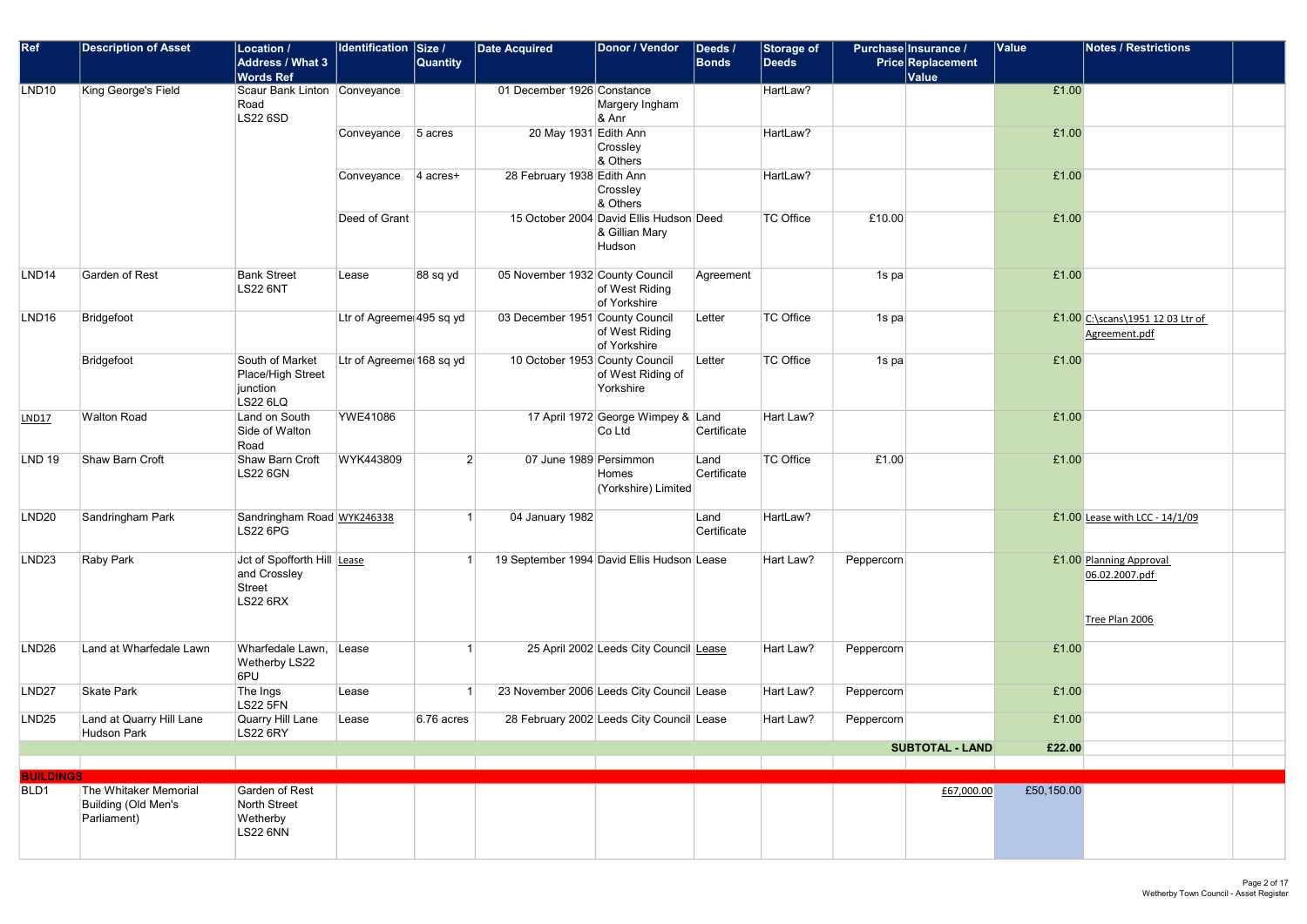| Ref                     | <b>Description of Asset</b>                              | Location /<br><b>Address / What 3</b><br><b>Words Ref</b>                    | Identification                            | $\vert$ Size /<br><b>Quantity</b> | <b>Date Acquired</b>             | Donor / Vendor                                                                       | Deeds /<br>Bonds | Storage of<br><b>Deeds</b> |           | Purchase Insurance /<br><b>Price Replacement</b><br>Value | Value       | <b>Notes / Restrictions</b> |
|-------------------------|----------------------------------------------------------|------------------------------------------------------------------------------|-------------------------------------------|-----------------------------------|----------------------------------|--------------------------------------------------------------------------------------|------------------|----------------------------|-----------|-----------------------------------------------------------|-------------|-----------------------------|
| BLD <sub>2</sub>        | Victorian Bath House &<br>Plunge Pool                    | Jubilee Gardens<br>Off West Gate<br>Wetherby<br>LS22 6PU                     |                                           |                                   |                                  |                                                                                      |                  |                            |           | £170,000.00                                               | £211,550.00 |                             |
| BLD3                    | Cemetery Chapel &<br>Workshop                            | The Cemetery<br><b>Hallfield Lane</b><br>Wetherby<br><b>LS22 4JT</b>         |                                           |                                   |                                  |                                                                                      |                  |                            |           | £786,000.00                                               | £546,750.00 |                             |
| BLD4                    | War Memorial / Cenotaph                                  | <b>Bridge over River</b><br>Wharfe                                           |                                           |                                   |                                  |                                                                                      |                  |                            |           | £156,000.00                                               | £75,000.00  |                             |
|                         |                                                          |                                                                              |                                           |                                   |                                  |                                                                                      |                  |                            |           | <b>SUBTOTAL - BUILDINGS</b>                               | £883,450.00 |                             |
| <b>VEHICLES</b>         |                                                          |                                                                              |                                           |                                   |                                  |                                                                                      |                  |                            |           |                                                           |             |                             |
| VEH <sub>1</sub>        | Vauxhall Combo Van<br>2000 CDTI 16V                      | Kept at:<br>York Road Depot<br><b>LS227SU</b>                                | WV56 XXG<br>VIN:<br>WOLOXCF25<br>73004520 |                                   |                                  | 05 January 2009 Nidd Vale Motors   V5<br>Deighton Road<br>Wetherby<br><b>LS227DG</b> |                  | TC Office                  | £5,249.00 | £5,500.00                                                 | £5,249.00   |                             |
|                         |                                                          |                                                                              |                                           |                                   |                                  |                                                                                      |                  |                            |           | <b>SUBTOTAL - VEHICLES</b>                                | £5,249.00   |                             |
|                         |                                                          |                                                                              |                                           |                                   |                                  |                                                                                      |                  |                            |           |                                                           |             |                             |
| CIV <sub>1</sub>        | <b>CIVIC AND CEREMONIAL</b><br>Mayor's Badge of Office   | Mayor's Home                                                                 |                                           |                                   |                                  |                                                                                      |                  |                            |           | £5,000.00                                                 |             | £5,000.00 Valued June 2018  |
| CIV <sub>2</sub>        | Badge of Office                                          | Mayor's Home                                                                 |                                           |                                   |                                  |                                                                                      |                  |                            |           | £1,250.00                                                 |             | £1,250.00 Valued June 2018  |
| CIV <sub>3</sub>        | Town Crest                                               | Image                                                                        |                                           |                                   | 10 September 2019 FDB Design Ltd |                                                                                      | Invoice          |                            | £25.00    |                                                           | £1.00       |                             |
|                         |                                                          |                                                                              |                                           |                                   |                                  |                                                                                      |                  |                            |           | SUBTOTAL - CIVIC AND CEREMONIAL                           | £6,251.00   |                             |
|                         |                                                          |                                                                              |                                           |                                   |                                  |                                                                                      |                  |                            |           |                                                           |             |                             |
| <b>CEMETERY</b><br>CEM1 | Stihl M5181 16" Chainsaw                                 | Cemetery<br>Workshop<br><b>Hallfield Lane</b><br>Wetherby<br><b>LS22 6JT</b> | SN:<br>505855538                          |                                   | 19 September 2016 Harland Garden | Machinery Ltd                                                                        | Receipt          |                            | £172.08   | £172.08                                                   |             | £172.08 Verified 16/3/18    |
| CEM <sub>2</sub>        | Stihl HS45 Hedgecutter                                   |                                                                              | SN:<br>809679741                          |                                   | 19 September 2016 Harland Garden | Machinery Ltd                                                                        | Receipt          |                            | £158.00   | £158.00                                                   |             | £158.00 Verified 16/3/18    |
| CEM <sub>3</sub>        | Stihl FS460 Strimmers                                    |                                                                              | SN:<br>181114925&<br>181352851            | $\overline{2}$                    | 19 September 2016 Harland Garden | Machinery Ltd                                                                        | Receipt          |                            | £515.00   | £515.00                                                   |             | £1,030.00 Verified 16/3/18  |
| CEM4                    | Stihl HL-KM Hedgecutter                                  |                                                                              |                                           |                                   | 19 September 2016 Harland Garden | Machinery Ltd                                                                        | Receipt          |                            | £177.92   | £177.92                                                   |             | £177.92 Verified 16/3/18    |
| CEM <sub>5</sub>        | Stihl BR500 Blower                                       |                                                                              | SN:<br>505672205                          |                                   | 19 September 2016 Harland Garden | Machinery Ltd                                                                        | Receipt          |                            | £321.00   | £321.00                                                   |             | £321.00 Verified 16/3/18    |
| CEM6                    | Stihl KM94 Engine Unit                                   |                                                                              | SN:<br>509462992                          |                                   | 19 September 2016 Harland Garden | Machinery Ltd                                                                        | Receipt          |                            | £200.00   | £200.00                                                   |             | £200.00 Verified 16/3/18    |
| CEM7                    | Stihl HT-KM Pole Pruner                                  |                                                                              |                                           |                                   | 19 September 2016 Harland Garden | Machinery Ltd                                                                        | Receipt          |                            | £128.00   | £128.00                                                   |             | £128.00 Verified 16/3/18    |
| CEM9                    | Hayterette 18" Push<br>Lawnmower<br>005G, Man Year: 2012 |                                                                              | SN:<br>11101356761<br>83                  |                                   |                                  |                                                                                      |                  |                            |           | £599.17                                                   |             | £1.00 Verified 16/3/18      |
| CEM <sub>10</sub>       | DeWalt Hammer Drill & Bits                               |                                                                              | SN: YR46870                               |                                   |                                  |                                                                                      |                  |                            |           | £275.00                                                   |             | £1.00 Verified 16/3/18      |
| CEM11                   | Loppers                                                  |                                                                              |                                           |                                   | 19 September 2016 Harland Garden | Machinery Ltd                                                                        | Receipt          |                            | £55.00    | £55.00                                                    |             | £55.00 Verified 16/3/18     |
| CEM <sub>12</sub>       | Tape Measure                                             |                                                                              |                                           |                                   | 19 September 2016 Harland Garden | Machinery Ltd                                                                        | Receipt          |                            | £18.50    | £18.50                                                    |             | £18.50 Verified 16/3/18     |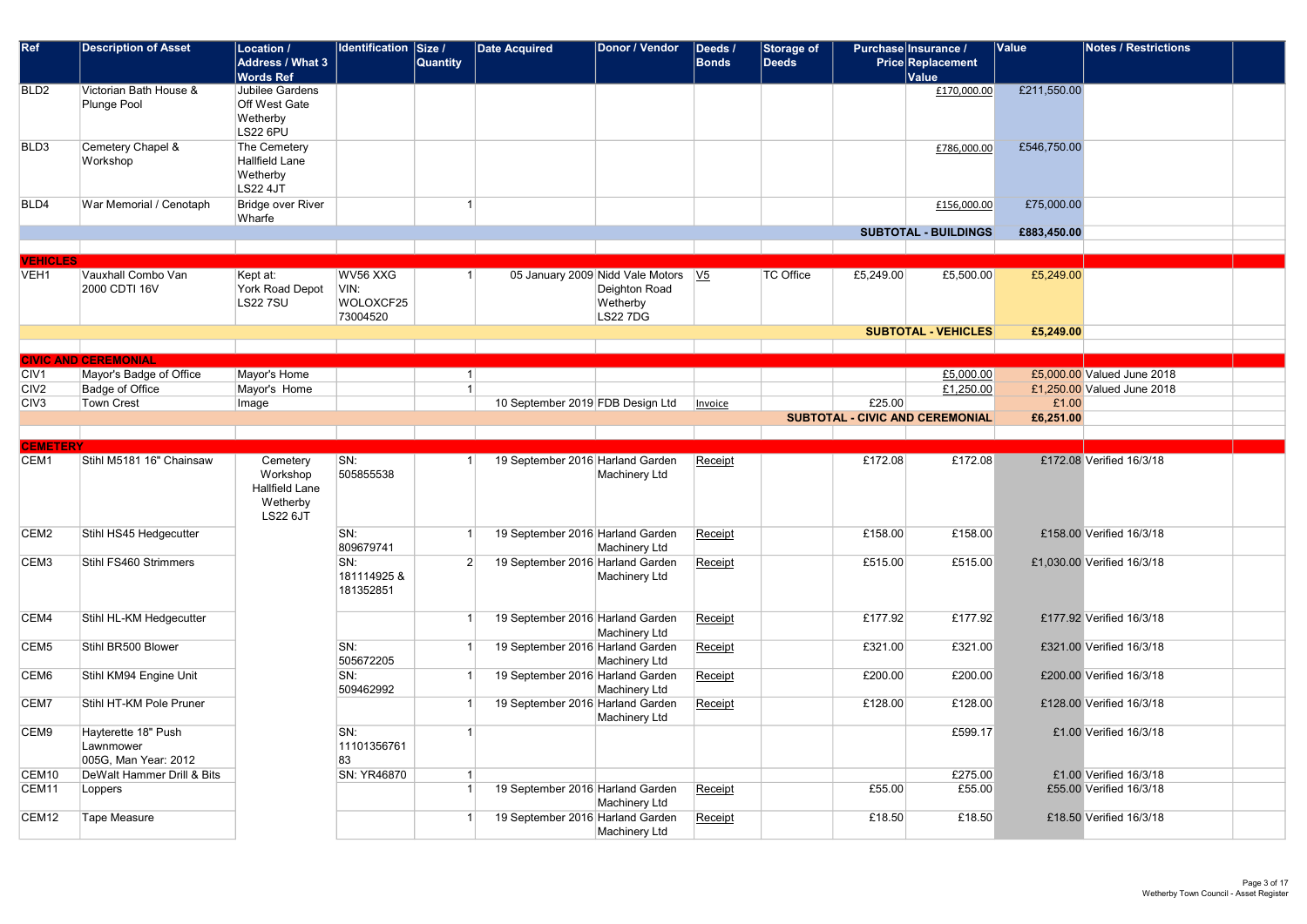| Ref          | <b>Description of Asset</b> | <b>Location /</b>               | <b>Identification Size /</b> |                 | <b>Date Acquired</b>             | Donor / Vendor   | Deeds / | Storage of | Purchase Insurance / |                          | Value     | <b>Notes / Restrictions</b> |  |
|--------------|-----------------------------|---------------------------------|------------------------------|-----------------|----------------------------------|------------------|---------|------------|----------------------|--------------------------|-----------|-----------------------------|--|
|              |                             | <b>Address / What 3</b>         |                              | <b>Quantity</b> |                                  |                  | Bonds   | Deeds      |                      | <b>Price Replacement</b> |           |                             |  |
|              |                             | <b>Words Ref</b>                |                              |                 |                                  |                  |         |            |                      | <b>Value</b>             |           |                             |  |
| CEM13        | Helmet (PPE)                |                                 |                              | $\vert$ 2       | 19 September 2016 Harland Garden |                  | Receipt |            | £24.00               | £24.00                   |           | £48.00 Verified 16/3/18     |  |
|              |                             |                                 |                              |                 |                                  | Machinery Ltd    |         |            |                      |                          |           |                             |  |
| CEM14        | Gloves (PPE)                |                                 |                              | 2               | 19 September 2016 Harland Garden |                  | Receipt |            | £20.50               | £20.50                   |           | £41.00 Verified 16/3/18     |  |
|              |                             |                                 |                              |                 |                                  | Machinery Ltd    |         |            |                      |                          |           |                             |  |
| CEM15        | First Aid Kit               |                                 |                              |                 |                                  |                  |         |            |                      |                          |           | £30.00 Verified 16/3/18     |  |
| CEM16        | Hay Fork                    |                                 |                              |                 |                                  |                  |         |            |                      |                          |           | £20.00 Verified 16/3/18     |  |
| CEM17        | Hand Sycthes                |                                 |                              |                 |                                  |                  |         |            |                      |                          |           | £25.00 Verified 16/3/18     |  |
| CEM18        | Shuv Hollers                |                                 |                              |                 |                                  |                  |         |            |                      |                          |           | £15.00 Verified 16/3/18     |  |
| CEM19        | Junior Spade (Rabbit)       |                                 |                              |                 |                                  |                  |         |            |                      |                          |           | £40.00 Verified 16/3/18     |  |
| CEM20        | Slashers                    |                                 |                              | 2               |                                  |                  |         |            |                      |                          |           | £20.00 Verified 16/3/18     |  |
| CEM21        | Mallet (Heavy Hammer)       |                                 |                              |                 |                                  |                  |         |            |                      |                          |           | £50.00 Verified 16/3/18     |  |
| CEM22        | Tamper                      |                                 |                              |                 |                                  |                  |         |            |                      |                          |           | £25.00 Verified 16/3/18     |  |
| CEM23        | Bulldog No.1 Garden Spade   |                                 |                              |                 |                                  |                  |         |            |                      |                          |           | £45.00 Verified 16/3/18     |  |
| CEM24        | Newcastle Drainers          |                                 |                              |                 |                                  |                  |         |            |                      |                          |           | £45.00 Verified 16/3/18     |  |
| CEM25        | Crowbar                     |                                 |                              |                 |                                  |                  |         |            |                      |                          |           | £30.00 Verified 16/3/18     |  |
| CEM26        | Pick (Pickaxe)              |                                 |                              |                 |                                  |                  |         |            |                      |                          |           | £40.00 Verified 16/3/18     |  |
| CEM27        | Mattock                     |                                 |                              |                 |                                  |                  |         |            |                      |                          |           | £35.00 Verified 16/3/18     |  |
| CEM28        | Garden Rake                 |                                 |                              |                 |                                  |                  |         |            |                      |                          |           | £35.00 Verified 16/3/18     |  |
| CEM29        | Litter Picker               |                                 |                              |                 |                                  |                  |         |            |                      |                          |           | £15.00 Verified 16/3/18     |  |
| CEM30        | Garden Fork                 |                                 |                              |                 |                                  |                  |         |            |                      |                          |           | £25.00 Verified 16/3/18     |  |
| CEM31        | <b>Bushman Saw</b>          |                                 |                              |                 |                                  |                  |         |            |                      |                          |           | £25.00 Verified 16/3/18     |  |
| CEM32        | <b>Wrecking Bar</b>         |                                 |                              |                 |                                  |                  |         |            |                      |                          |           | £20.00 Verified 16/3/18     |  |
| CEM33        | Lump Hammer                 |                                 |                              |                 |                                  |                  |         |            |                      |                          |           | £15.00 Verified 16/3/18     |  |
| CEM34        | Sledge Hammer               |                                 |                              |                 |                                  |                  |         |            |                      |                          |           | £20.00 Verified 16/3/18     |  |
| CEM35        | Wheelbarrow                 |                                 |                              |                 |                                  |                  |         |            |                      | £46.47                   |           | £35.00 Verified 16/3/18     |  |
| CEM36        | Squirrel Traps              |                                 |                              |                 |                                  |                  |         |            |                      |                          |           | £60.00 Verified 16/3/18     |  |
| CEM37        | Snow Scraper                |                                 | Marked<br><b>WRCC</b>        |                 |                                  |                  |         |            |                      |                          |           | £34.95 Verified 16/3/18     |  |
| CEM38        | Tarka Shovel                |                                 |                              |                 |                                  |                  |         |            |                      |                          |           | £20.00 Verified 16/3/18     |  |
| CEM39        | <b>Wooden Trestle Table</b> |                                 |                              |                 |                                  |                  |         |            |                      |                          |           | £1.00 Verified 16/3/18      |  |
| CEM40        | torso.croutons.fine         |                                 |                              | 6               |                                  |                  |         |            |                      |                          |           | £6.00 Verified 16/3/18      |  |
| CEM41        | Metal Storage Cupboard      |                                 |                              | $\mathbf{1}$    |                                  |                  |         |            |                      |                          |           | £1.00 Verified 16/3/18      |  |
| CEM42        | Purpose Built Trolley       |                                 |                              |                 |                                  |                  |         |            |                      |                          |           | £1.00 Verified 16/3/18      |  |
| CEM43        | Sack Barrow                 |                                 |                              |                 |                                  |                  |         |            |                      |                          |           | £1.00 Verified 16/3/18      |  |
| CEM44        | SCAG V-Ride Stand on        |                                 | SN: N6100813                 |                 | 07 October 2019 Russells         |                  | Receipt |            | £7,950.00            | £7,950.00                | £7,950.00 |                             |  |
|              | Mower                       |                                 |                              |                 |                                  | (Kirkbymoorside) |         |            |                      |                          |           |                             |  |
|              | Model: SVR48V-22FX          |                                 |                              |                 |                                  | Ltd              |         |            |                      |                          |           |                             |  |
| <b>CEM45</b> | Heater                      |                                 |                              |                 |                                  |                  |         |            |                      |                          | £1.00     |                             |  |
| <b>CEM46</b> | Chairs                      |                                 |                              | 18              |                                  |                  |         |            |                      |                          | £1.00     |                             |  |
| CEM47        | Qty roof tiles              |                                 |                              |                 |                                  |                  |         |            |                      |                          | £1.00     |                             |  |
| CEM48        | Qty wood                    |                                 |                              |                 |                                  |                  |         |            |                      |                          | £1.00     |                             |  |
| CEM49        | Fuel cupboard               |                                 |                              |                 |                                  |                  |         |            |                      |                          | £1.00     |                             |  |
| CEM50        | Bin & Surround              | Cemetery<br>torso.croutons.fine |                              |                 |                                  |                  |         |            |                      |                          |           | £1.00 Surveyed 15/7/21      |  |
| <b>CEM51</b> | Memorial Bench              | Cemetery                        | In loving                    |                 |                                  |                  |         |            |                      | £1.00                    | £1.00     |                             |  |
|              |                             | stocked.glance.thin memory of   |                              |                 |                                  |                  |         |            |                      |                          |           |                             |  |
|              |                             | kers                            | Gerry Boyer                  |                 |                                  |                  |         |            |                      |                          |           |                             |  |
| CEM52        | Memorial Bench              | Cemetery                        | All those in the             |                 |                                  |                  |         |            |                      | £1.00                    | £1.00     |                             |  |
|              |                             | footballers.fortress.           | Armed Forces                 |                 |                                  |                  |         |            |                      |                          |           |                             |  |
|              |                             | hiking                          | who have                     |                 |                                  |                  |         |            |                      |                          |           |                             |  |
|              |                             |                                 | sacrificed their             |                 |                                  |                  |         |            |                      |                          |           |                             |  |
|              |                             |                                 | lives.                       |                 |                                  |                  |         |            |                      |                          |           |                             |  |
|              |                             |                                 |                              |                 |                                  |                  |         |            |                      |                          |           |                             |  |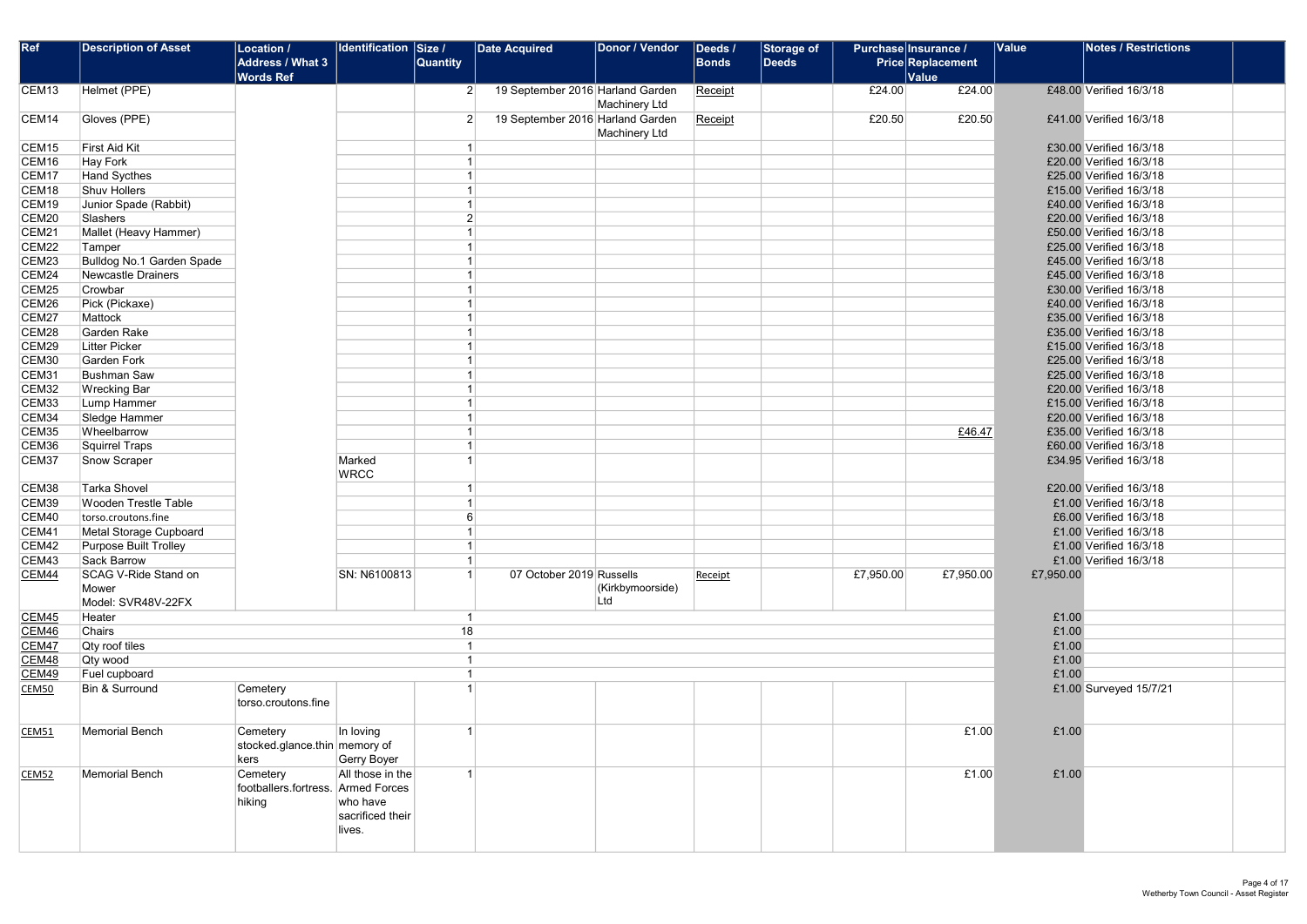| Ref          | <b>Description of Asset</b> | Location /<br><b>Address / What 3</b><br><b>Words Ref</b> | <b>Identification Size /</b>                | <b>Quantity</b> | Date Acquired | Donor / Vendor | Deeds /<br>Bonds | Storage of<br><b>Deeds</b> | Purchase Insurance /<br><b>Price Replacement</b><br>Value | Value |
|--------------|-----------------------------|-----------------------------------------------------------|---------------------------------------------|-----------------|---------------|----------------|------------------|----------------------------|-----------------------------------------------------------|-------|
| CEM53        | Memorial Bench              | Cemetery<br>chose.clutches.trek Memory                    | In Eternal<br><b>Bradley</b><br>Hennah      |                 |               |                |                  |                            | £1.00                                                     | £1.00 |
| CEM54        | Memorial Bench              | Cemetery<br>bumpy.breaches.m<br>idfield                   | Presented by<br>Hollands (bell<br>ringers). |                 |               |                |                  |                            | £1.00                                                     | £1.00 |
| CEM55        | Wooden Memorial Bench       | Cemetery<br>shields.firepower.ci Arthur<br>gar            | In Memory of<br>Skilbeck Allan              |                 |               |                |                  |                            | £1.00                                                     | £1.00 |
| <b>CEM56</b> | Bin & Surround              | Cemetery<br>gentle.printout.clau<br>ses                   |                                             |                 |               |                |                  |                            |                                                           | £2.00 |
| <b>CEM57</b> | Bin & Surround              | Cemetery<br>snappy.skews.encl<br>loses                    |                                             |                 |               |                |                  |                            |                                                           | £1.00 |
| <b>CEM58</b> | Bin & Surround              | Cemetery<br>snappy.skews.encl<br>oses                     |                                             |                 |               |                |                  |                            |                                                           | £1.00 |
| CEM59        | Bin & Surround              | Cemetery<br>lend.views.polka                              |                                             |                 |               |                |                  |                            |                                                           | £1.00 |
| CEM60        | Bin & Surround              | Cemetery<br>ordering.blackouts.<br>unstated               |                                             |                 |               |                |                  |                            |                                                           | £1.00 |

|   | <b>Value</b> | <b>Notes / Restrictions</b>                           |  |
|---|--------------|-------------------------------------------------------|--|
|   |              |                                                       |  |
|   |              |                                                       |  |
| C | £1.00        |                                                       |  |
|   |              |                                                       |  |
|   |              |                                                       |  |
| C | £1.00        |                                                       |  |
|   |              |                                                       |  |
| C | £1.00        |                                                       |  |
|   |              |                                                       |  |
|   |              |                                                       |  |
|   | £2.00        |                                                       |  |
|   |              |                                                       |  |
|   | £1.00        |                                                       |  |
|   |              |                                                       |  |
|   | £1.00        |                                                       |  |
|   |              |                                                       |  |
|   |              |                                                       |  |
|   | £1.00        |                                                       |  |
|   |              |                                                       |  |
|   | £1.00        |                                                       |  |
|   |              |                                                       |  |
|   |              |                                                       |  |
|   |              |                                                       |  |
|   |              |                                                       |  |
| ŕ | £23,195.45   |                                                       |  |
|   |              |                                                       |  |
|   | £3,583.00    |                                                       |  |
|   |              | Condemmed due to chasis.                              |  |
|   |              | Previous value £360                                   |  |
|   |              | £3.99 Missing - theft June 2020                       |  |
|   |              | £24.79 Missing - theft June 2020                      |  |
|   |              |                                                       |  |
|   |              | £29.16 Missing - theft June 2020                      |  |
|   | £14.16       | £15.99 Missing - theft June 2020                      |  |
|   | £19.92       |                                                       |  |
|   |              |                                                       |  |
|   | £19.08       |                                                       |  |
|   |              |                                                       |  |
|   |              | £100.00 Verified 8/7/20                               |  |
|   |              | £60.00 Missing - theft June 2020                      |  |
|   |              | £20.00 Verified 8/7/20                                |  |
|   |              | £40.00 Verified 8/7/20                                |  |
|   |              | £76.00 Missing - theft June 2020                      |  |
|   |              | £20.00 Racks missing from casing -<br>theft June 2020 |  |
|   |              | £15.00 Verified 8/7/20<br>£50.00 Verified 8/7/20      |  |

|                   |                                           |               |              |   |                                |                               |         |        | <b>SUBTOTAL - CEMETERY</b> | £23,195.45 |                                    |
|-------------------|-------------------------------------------|---------------|--------------|---|--------------------------------|-------------------------------|---------|--------|----------------------------|------------|------------------------------------|
|                   |                                           |               |              |   |                                |                               |         |        |                            |            |                                    |
|                   | <b>MAINTENANCE EQUIPMENT</b>              |               |              |   |                                |                               |         |        |                            |            |                                    |
| MEQP1             | Trailer                                   | York Rd Depot |              |   |                                |                               |         |        |                            | £3,583.00  |                                    |
| MEQP <sub>2</sub> | Two Wheel Trailer                         | York Rd Depot |              |   |                                |                               |         |        |                            |            | Condemmed due to chasis.           |
|                   |                                           |               |              |   |                                |                               |         |        |                            |            | Previous value £360                |
|                   |                                           |               |              |   |                                |                               |         |        |                            |            |                                    |
| MEQP3             | G-Clamp                                   | York Rd Depot |              |   | 20 June 2018 Touchwood         |                               | Receipt | £3.99  |                            |            | £3.99 Missing - theft June 2020    |
| MEQP4             | Plasterer's Trowel                        | York Rd Depot | Stainless    |   |                                | 02 July 2018 J. Marsland $\&$ | Invoice | £24.79 |                            |            | £24.79 Missing - theft June 2020   |
|                   |                                           |               | Steel        |   |                                | Sons Ltd.                     |         |        |                            |            |                                    |
| MEQP5             | <b>Erbauer Detail Sander</b>              | York Rd Depot |              |   | 19 September 2018 Screwfix     |                               | Invoice | £29.16 |                            |            | £29.16 Missing - theft June 2020   |
| MEQP6             | Draper Heavy Duty 22" Saw                 | York Rd Depot |              |   | 12 February 2019 Touchwood     |                               | Receipt | £15.99 |                            |            | £15.99 Missing - theft June 2020   |
| MEQP7             | Bulldozer Broom 24"                       | Big Toe       |              |   | 07 November 2019 Screwfix      |                               | Invoice | £14.16 |                            | £14.16     |                                    |
| MEQP8             | Wolf Garten Yard Broom                    | Big Toe       |              |   | 18 November 2019 World of Wolf |                               | Invoice | £19.92 |                            | £19.92     |                                    |
|                   | 31cm                                      |               |              |   |                                | Garten                        |         |        |                            |            |                                    |
| MEQP9             | Wolf Garten Soil Rake 30cm                | Big Toe       |              |   | 18 November 2019 World of Wolf |                               | Invoice | £19.08 |                            | £19.08     |                                    |
|                   |                                           |               |              |   |                                | Garten                        |         |        |                            |            |                                    |
| MEQP10            | 4Trade Builders Wheelbarrow York Rd Depot |               | 90I Capacity | ◠ |                                |                               |         |        |                            |            | £100.00 Verified 8/7/20            |
|                   |                                           |               |              |   |                                |                               |         |        |                            |            |                                    |
| MEQP11            | <b>Short Ladder</b>                       | York Rd Depot |              |   |                                |                               |         |        |                            |            | £60.00 Missing - theft June 2020   |
| MEQP12            | Shovel                                    | York Rd Depot |              |   |                                |                               |         |        |                            |            | £20,00 Verified 8/7/20             |
| MEQP13            | Brushes                                   | York Rd Depot |              |   |                                |                               |         |        |                            |            | £40.00 Verified 8/7/20             |
| MEQP14            | DeWalt Drill                              | York Rd Depot |              |   |                                |                               |         |        |                            |            | £76.00 Missing - theft June 2020   |
| MEQP15            | Multi Drive for Drill Set                 | York Rd Depot |              |   |                                |                               |         |        |                            |            | £20.00 Racks missing from casing - |
|                   |                                           |               |              |   |                                |                               |         |        |                            |            | theft June 2020                    |
| MEQP16            | Boots First Aid Kit                       | York Rd Depot |              |   |                                |                               |         |        |                            |            | £15.00 Verified 8/7/20             |
| MEQP17            | Hosepipes                                 | York Rd Depot |              | ↑ |                                |                               |         |        |                            |            | £50.00 Verified 8/7/20             |
|                   |                                           |               |              |   |                                |                               |         |        |                            |            |                                    |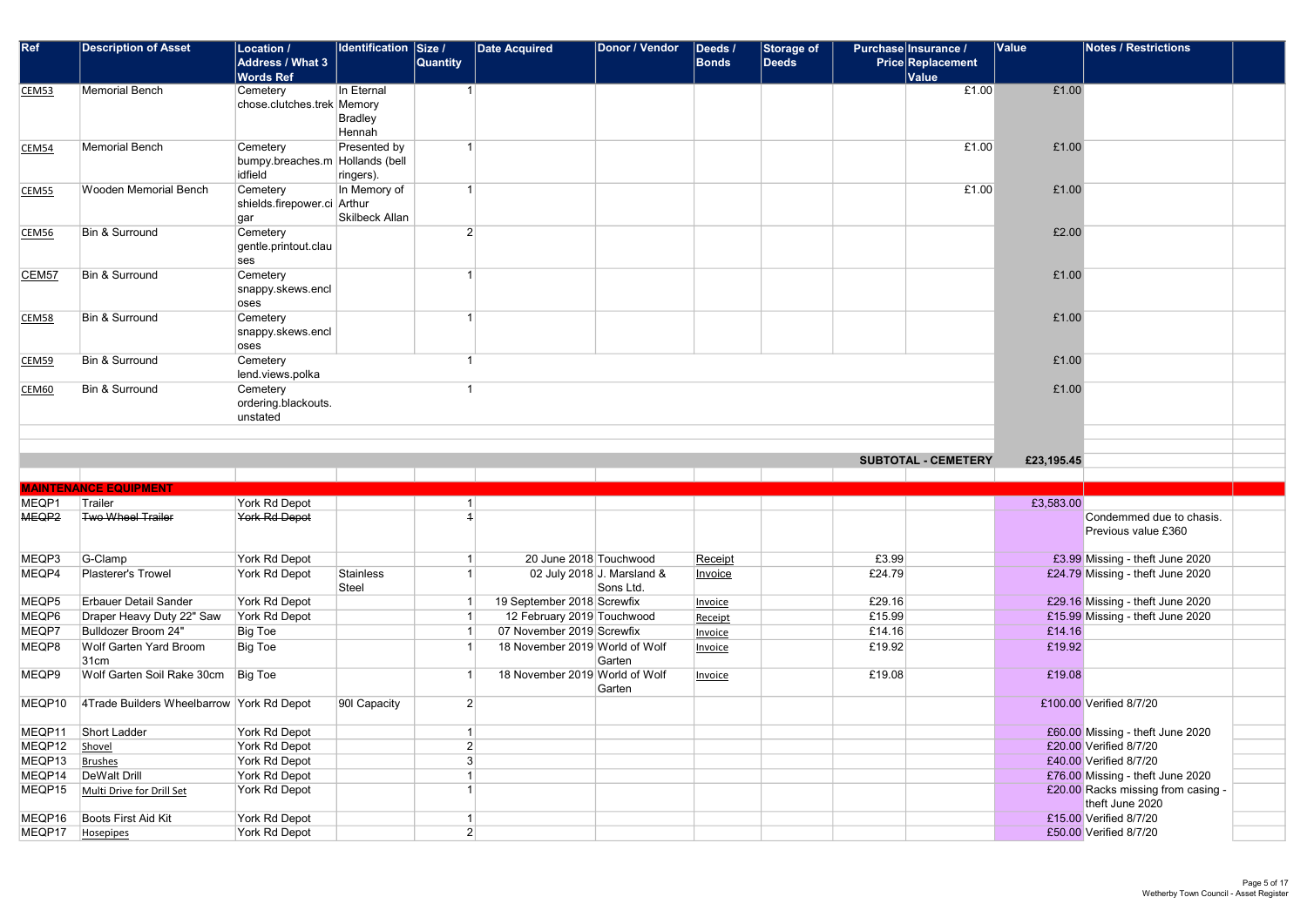| Ref    | <b>Description of Asset</b>              | Location /<br><b>Address / What 3</b><br><b>Words Ref</b> | <b>Identification Size /</b> | <b>Quantity</b> | <b>Date Acquired</b> | Donor / Vendor | Deeds /<br><b>Bonds</b> | <b>Storage of</b><br><b>Deeds</b> | Purchase Insurance /<br><b>Price Replacement</b><br>Value | Value | <b>Notes / Restrictions</b>                                                                                            |
|--------|------------------------------------------|-----------------------------------------------------------|------------------------------|-----------------|----------------------|----------------|-------------------------|-----------------------------------|-----------------------------------------------------------|-------|------------------------------------------------------------------------------------------------------------------------|
| MEQP18 | Personal Protective<br>Equipment         | York Rd Depot                                             |                              |                 |                      |                |                         |                                   |                                                           |       | £100.00 Present - Screen Visor, high<br>viz trousers, goggles<br>Missing - harness for<br>strimmer & Stihl mesh visor. |
| MEQP19 | Litter Pickers                           | York Rd Depot                                             |                              | 2               |                      |                |                         |                                   |                                                           |       | £15.00 Verified 8/7/20                                                                                                 |
| MEQP20 | Trolley                                  | York Rd Depot                                             | Green                        |                 |                      |                |                         |                                   |                                                           |       | £40.00 Verified 8/7/20                                                                                                 |
| MEQP21 | Screw Driver Set                         | York Rd Depot                                             |                              |                 |                      |                |                         |                                   |                                                           |       | £25.00 Verified 8/7/20                                                                                                 |
| MEQP22 | Hacksaw                                  | York Rd Depot                                             |                              | 2               |                      |                |                         |                                   |                                                           |       | £8.00 Verified 8/7/20                                                                                                  |
| MEQP23 | Woodsaw                                  | York Rd Depot                                             |                              | $\overline{2}$  |                      |                |                         |                                   |                                                           |       | £5.00 Verified 8/7/20                                                                                                  |
| MEQP24 | Bowsaw                                   | York Rd Depot                                             |                              | $\overline{2}$  |                      |                |                         |                                   |                                                           |       | £7.00 Verified 8/7/20                                                                                                  |
| MEQP25 | Claw Hammer                              | York Rd Depot                                             |                              |                 |                      |                |                         |                                   |                                                           |       | £8.00 Verified 8/7/20                                                                                                  |
| MEQP26 | Pliers                                   | York Rd Depot                                             |                              |                 |                      |                |                         |                                   |                                                           |       | £5.00 Missing - theft June 2020                                                                                        |
| MEQP27 | Utility Crowbar                          | York Rd Depot                                             | 12"                          |                 |                      |                |                         |                                   |                                                           |       | £6.00 Verified 8/7/20                                                                                                  |
| MEQP28 | Grease Gun                               | York Rd Depot                                             |                              |                 |                      |                |                         |                                   |                                                           |       | £11.00 Verified 8/7/20                                                                                                 |
| MEQP29 | <b>SMTR Tape Measure</b>                 | York Rd Depot                                             |                              |                 |                      |                |                         |                                   |                                                           |       | £10.00 Missing - theft June 2020                                                                                       |
| MEQP30 | Sack Barrow                              | York Rd Depot                                             |                              |                 |                      |                |                         |                                   |                                                           |       | £100.00 Verified 8/7/20                                                                                                |
| MEQP31 | Torque Set                               | York Rd Depot                                             |                              |                 |                      |                |                         |                                   |                                                           |       | £15.00 Missing - theft June 2020                                                                                       |
| MEQP32 | Hobo Diagonal Pliers (Pin Snips)         | York Rd Depot                                             | Red & Yellow                 |                 |                      |                |                         |                                   |                                                           |       | £12.00 Verified 8/7/20                                                                                                 |
| MEQP33 | Powerfix Steel Rasp Set                  | York Rd Depot                                             |                              |                 |                      |                |                         |                                   |                                                           |       | £15.00 Verified 8/7/20                                                                                                 |
| MEQP34 | Telescopic Loppers                       | York Rd Depot                                             |                              |                 |                      |                |                         |                                   |                                                           |       | £15.00 Verified 8/7/20                                                                                                 |
| MEQP35 | Pruners                                  | York Rd Depot                                             |                              |                 |                      |                |                         |                                   |                                                           |       | £4.00 Verified 8/7/20                                                                                                  |
| MEQP36 | Hand Shears                              | York Rd Depot                                             |                              |                 |                      |                |                         |                                   |                                                           |       | £7.00 Verified 8/7/20                                                                                                  |
| MEQP37 | Edging Shears                            | York Rd Depot                                             |                              | 2               |                      |                |                         |                                   |                                                           |       | £40.00 Verified 8/7/20                                                                                                 |
| MEQP38 | Trowels                                  | York Rd Depot                                             |                              | $\overline{2}$  |                      |                |                         |                                   |                                                           |       | £2.00 Missing - theft June 2020                                                                                        |
| MEQP39 | Stihl Brush Cutter (Strimmer)            | York Rd Depot                                             | SN:<br>177773707             |                 |                      |                |                         |                                   | £515.00                                                   |       | £500.00 Missing - theft June 2020                                                                                      |
| MEQP40 | Pond Pump                                | York Rd Depot                                             |                              |                 |                      |                |                         |                                   |                                                           |       | £115.00 Verified 8/7/20                                                                                                |
| MEQP41 | Blue Bolster Chisel                      | York Rd Depot                                             |                              |                 |                      |                |                         |                                   |                                                           |       | £9.00 Verified 8/7/20                                                                                                  |
| MEQP42 | <b>Putty Knife</b>                       | York Rd Depot                                             |                              |                 |                      |                |                         |                                   |                                                           |       | £2.00 Verified 8/7/20                                                                                                  |
| MEQP43 | Lump Hammer                              | York Rd Depot                                             |                              |                 |                      |                |                         |                                   |                                                           |       | £8.00 Verified 8/7/20                                                                                                  |
| MEQP44 | Adjustable Spanner 200mm<br>(Mole Grips) | York Rd Depot                                             |                              | 2               |                      |                |                         |                                   |                                                           |       | £10.00 Verified 8/7/20                                                                                                 |
| MEQP45 | Spirit Level                             | York Rd Depot                                             | 1ft and 2ft                  | $\overline{2}$  |                      |                |                         |                                   |                                                           |       | £15.00 Verified 8/7/20                                                                                                 |
| MEQP46 | Clarke Angle Grinder                     | York Rd Depot                                             | Model No:<br>CON1050         |                 |                      |                |                         |                                   |                                                           |       | £28.00 Verified 8/7/20                                                                                                 |
| MEQP47 | Stihl Strimmer                           | York Rd Depot                                             |                              | $\overline{1}$  |                      |                |                         |                                   | £500.00                                                   |       | Duplication of MEQP39                                                                                                  |
| MEQP48 | <b>Ring Pump</b>                         | York Rd Depot                                             | <b>Tyre Pressure</b><br>Pump |                 |                      |                |                         |                                   |                                                           |       | £50.00 Missing - theft June 2020                                                                                       |
| MEQP49 | Junior Spade                             | York Rd Depot                                             |                              |                 |                      |                |                         |                                   |                                                           |       | £40.00 Verified 8/7/20                                                                                                 |
| MEQP50 | Newcastle Drainer - Fencing<br>Spade     | York Rd Depot                                             |                              |                 |                      |                |                         |                                   |                                                           |       | £45.00 Verified 8/7/20                                                                                                 |
| MEQP51 | Stihl Blower / Vac / Shredder<br>SH86C   | York Rd Depot                                             | SN: 4241                     |                 |                      |                |                         |                                   |                                                           |       | £210.00 Missing - theft June 2020                                                                                      |
| MEQP52 | 1200W Belt Sander                        | York Rd Depot                                             | SN:<br>14W46W0041            |                 |                      |                |                         |                                   |                                                           |       | £110.00 Missing - theft June 2020                                                                                      |
| MEQP53 | <b>Extendable Ladders</b>                | York Rd Depot                                             | 12ft                         | $\overline{2}$  |                      |                |                         |                                   |                                                           |       | £2.00 Verified 8/7/20                                                                                                  |
| MEQP54 | Snow Shovel                              | York Rd Depot                                             | Orange                       |                 |                      |                |                         |                                   |                                                           |       | £1.00 Verified 8/7/20                                                                                                  |
| MEQP55 | Pushalong Spreader                       | York Rd Depot                                             |                              |                 |                      |                |                         |                                   |                                                           |       | £1.00 Verified 8/7/20                                                                                                  |
| MEQP56 | Eclipse Junior Hacksaw                   | York Rd Depot                                             |                              |                 |                      |                |                         |                                   |                                                           |       | £1.00 Verified 8/7/20                                                                                                  |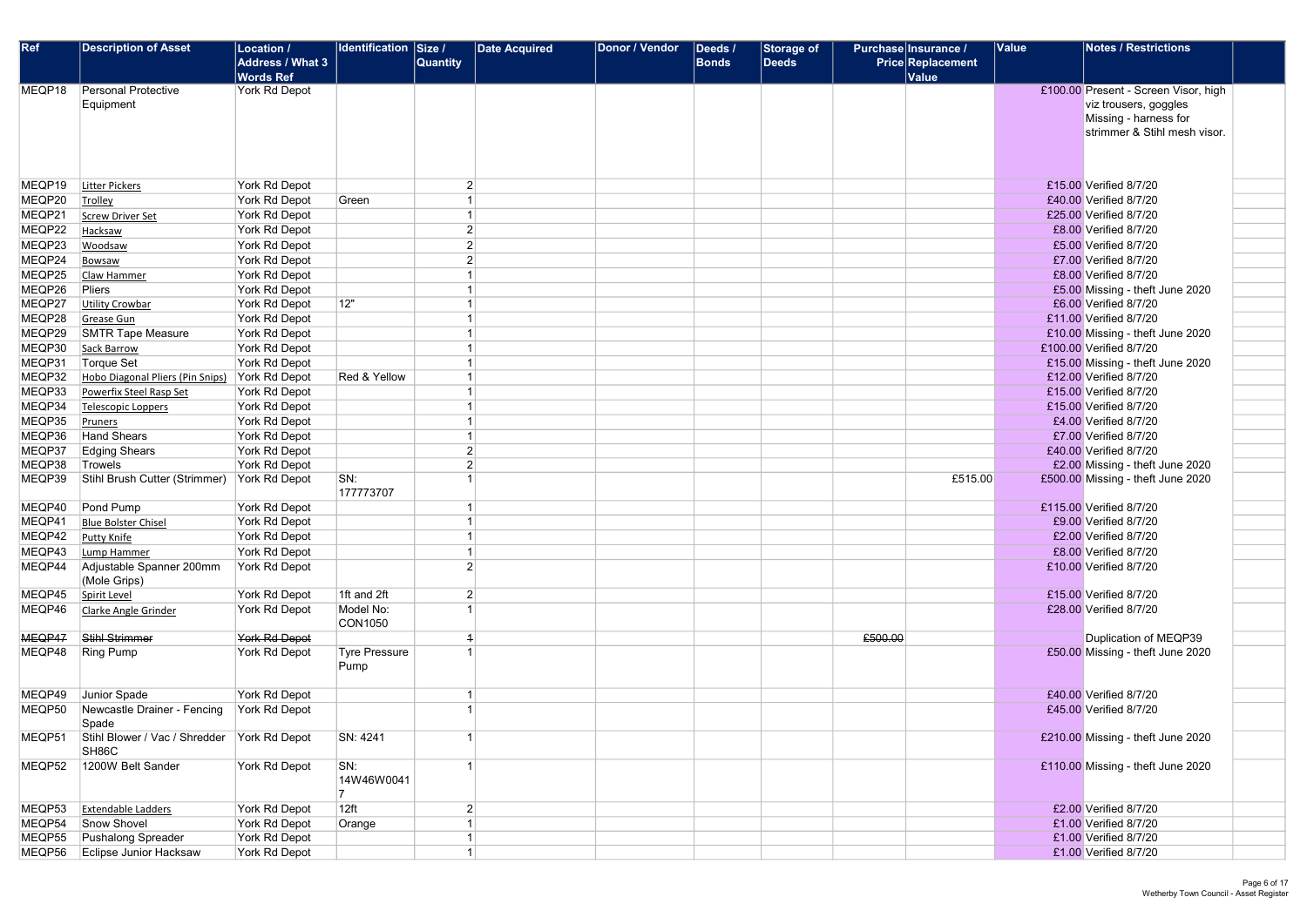| Ref               | <b>Description of Asset</b>                 | <b>Location /</b><br><b>Address / What 3</b><br><b>Words Ref</b> | <b>Identification</b>  | $\vert$ Size /<br><b>Quantity</b> | <b>Date Acquired</b>          | Donor / Vendor             | Deeds /<br>Bonds | Storage of<br><b>Deeds</b> |           | Purchase Insurance /<br><b>Price Replacement</b><br>Value | Value     | <b>Notes / Restrictions</b>                 |
|-------------------|---------------------------------------------|------------------------------------------------------------------|------------------------|-----------------------------------|-------------------------------|----------------------------|------------------|----------------------------|-----------|-----------------------------------------------------------|-----------|---------------------------------------------|
| MEQP57            | Draper Worklight                            | York Rd Depot                                                    | Stock No:<br>54552     |                                   |                               |                            |                  |                            |           |                                                           |           | £1.00 Verified 8/7/20                       |
| MEQP58            | Stanley Fat Max Tool Bag                    | <b>York Rd Depot</b>                                             |                        |                                   |                               |                            |                  |                            |           |                                                           |           | £1.00 Verified 8/7/20                       |
| MEQP59            | Spear & Jackson Short Woodsaw York Rd Depot |                                                                  |                        |                                   |                               |                            |                  |                            |           |                                                           |           | £1.00 Verified 8/7/20                       |
| MEQP60            | Snow Shovel                                 | York Rd Depot                                                    | Red                    |                                   |                               |                            |                  |                            |           |                                                           |           | £1.00 Verified 8/7/20                       |
| MEQP61            | <b>Electrical Installation Pliers</b>       | York Rd Depot                                                    |                        |                                   |                               |                            |                  |                            |           |                                                           |           | £1.00 Verified 8/7/20                       |
| MEQP62            | <b>Metal Breaker Bars</b>                   | York Rd Depot                                                    |                        | $\overline{2}$                    |                               |                            |                  |                            |           |                                                           |           | £1.00 Verified 8/7/20                       |
| MEQP63            | Allan Keys                                  | York Rd Depot                                                    |                        | $ 2 \text{ Sets}$                 |                               |                            |                  |                            |           |                                                           |           | £2.00 Verified 8/7/20                       |
| MEQP64            | Axe                                         | York Rd Depot                                                    | 12"                    |                                   |                               |                            |                  |                            |           |                                                           |           | £1.00 Verified 8/7/20                       |
| MEQP65            | 48 piece spanner set                        | York Rd Depot                                                    |                        |                                   |                               |                            |                  |                            |           |                                                           |           | £1.00 Verified 8/7/20                       |
| MEQP66            | Garden Rake                                 | York Rd Depot                                                    |                        |                                   |                               |                            |                  |                            |           |                                                           |           | £1.00 Verified 8/7/20                       |
| MEQP67            | Garden Hoe                                  | York Rd Depot                                                    |                        |                                   |                               |                            |                  |                            |           |                                                           |           | £1.00 Verified 8/7/20                       |
| MEQP68            | <b>Blue Extension Cable</b>                 | York Rd Depot                                                    | Approx 20m             |                                   |                               |                            |                  |                            |           |                                                           |           | £1.00 Loose, no reel<br>Verified 8/7/20     |
| MEQP69            | First Aid Kit                               | Van                                                              |                        |                                   |                               |                            |                  |                            |           |                                                           |           | £1.00 Verified 8/7/20                       |
| MEQP70            | Pick Axe                                    | York Rd Depot                                                    |                        | $\overline{2}$                    |                               |                            |                  |                            |           |                                                           |           | £2.00 Verified 8/7/20                       |
| MEQP71            | Sledgehammer                                | York Rd Depot                                                    |                        |                                   |                               |                            |                  |                            |           |                                                           |           | £1.00 Verified 8/7/20                       |
| MEQP72            | <b>Hotpoint Iced Diamond Fridge</b>         | York Rd Depot                                                    |                        |                                   |                               |                            |                  |                            |           |                                                           |           | £1.00 Verified 8/7/20                       |
| MEQP73            | Kettle                                      | York Rd Depot                                                    |                        |                                   |                               |                            |                  |                            |           |                                                           |           | £1.00 Verified 8/7/20                       |
| MEQP74            | Jerry Cans                                  | York Rd Depot                                                    | Red                    | $\overline{2}$                    |                               |                            |                  |                            |           |                                                           |           | £2.00 Verified 8/7/20                       |
| MEQP75            | Henry Hoover                                | York Rd Depot                                                    |                        |                                   |                               |                            |                  |                            |           |                                                           |           | £1.00 Verified 8/7/20                       |
| MEQP76            | <b>Rolson Dumpy Hammer</b>                  | York Rd Depot                                                    |                        |                                   |                               |                            |                  |                            |           |                                                           |           | £1.00 Verified 8/7/20                       |
| MEQP77            | Mixed Tools                                 | York Rd Depot                                                    |                        |                                   |                               |                            |                  |                            |           |                                                           |           | £1.00 Verified 8/7/20                       |
| MEQP78            | Streetmaster Pro 37in                       | <b>Town Hall</b>                                                 | Numbered               | 15                                |                               | 10 June 2021 Helping Hand  | Invoice          |                            | £204.30   | £204.30                                                   |           | £204.30 Covered by Ward Councillor          |
|                   | Litterpickers                               |                                                                  | $1 - 15$               |                                   |                               |                            |                  |                            |           |                                                           |           | Grant Funding.                              |
| MEQP79            | Grip and Grab Litterpickers                 | <b>Town Hall</b>                                                 | Numbered 16-<br>21     | 6                                 | 29 May 2021 Touchwood         |                            | Receipt          |                            | £60.00    | £60.00                                                    | £60.00    |                                             |
|                   | Secateurs                                   | York Rd Depot                                                    |                        |                                   |                               |                            |                  |                            |           |                                                           |           | Missing - theft June 2020                   |
|                   |                                             |                                                                  |                        |                                   |                               |                            |                  |                            |           | <b>SUBTOTAL - MAINTENANCE EQUIPMENT</b>                   | £5,976.39 |                                             |
|                   | <b>OFFICE EQUIPMENT</b>                     |                                                                  |                        |                                   |                               |                            |                  |                            |           |                                                           |           |                                             |
| OEQP <sub>1</sub> | <b>HP Probook 455 G3 Laptop</b>             | <b>TC Offices</b>                                                | SN:<br>5CD6261W5F      |                                   | 12 September 2016 The PC Crew |                            | Receipt          |                            | £349.17   | £465.00                                                   |           | Replaced March 2021                         |
| OEQP2             | 24" LCD Monitors                            | <b>TC Offices</b>                                                |                        | $\overline{2}$                    | 16 September 2016 PC World    | <b>Business</b>            | Receipt          |                            | £185.70   | £92.99                                                    | £185.70   |                                             |
| OEQP3             | <b>Desktop Computers</b>                    | <b>TC Offices</b>                                                |                        | 3                                 |                               |                            |                  |                            | £1,200.00 | £600.00                                                   | £3,600.00 |                                             |
| OEQP4             | CCTV Monitors / Cameras                     | Town Hall                                                        |                        |                                   |                               |                            |                  |                            |           |                                                           | £2,528.00 |                                             |
| OEQP <sub>5</sub> | Fellowes Saturn Pouch<br>Laminator          | <b>TC Offices</b>                                                | SN:<br><b>CRC57361</b> | $\overline{1}$                    | 29 May 2018 Yorkshire         | Purchasing<br>Organisation | Receipt          |                            |           |                                                           |           | Replaced 16/12/20.<br>Previous value £79.99 |
| OEQP6             | Desks                                       | <b>TC Offices</b>                                                |                        | 3                                 |                               |                            |                  |                            | £189.00   | £189.00                                                   |           | £189.00 Q25-5530671                         |
| OEQP7             | Foot rocker                                 | <b>TC Offices</b>                                                |                        |                                   |                               | Viking                     |                  |                            | £25.49    | £34.99                                                    |           | £34.99 Q25-3084088                          |
| OEQP8             | First Aid Kit                               | <b>TC Offices</b>                                                |                        |                                   |                               | Viking                     |                  |                            | £22.39    | £27.99                                                    |           | £27.99 Q28-4991208                          |
| OEQP9             | A3 Guillotine                               | <b>TC Offices</b>                                                |                        |                                   |                               | Viking                     |                  |                            | £53.99    | £80.99                                                    |           | £80.99 Q2D-5142402                          |
| OEQP10            | A3 Paper Trimmer                            | <b>TC Offices</b>                                                |                        |                                   |                               | Viking                     |                  |                            | £26.99    | £26.99                                                    |           | £26.99 Q25-5621841                          |
| OEQP11            | Date Stamp                                  | <b>TC Offices</b>                                                |                        | $\overline{2}$                    |                               | Viking                     |                  |                            | £9.99     | £9.99                                                     |           | £9.99 Q28-ND180828                          |
| OEQP12            | <b>Town Hall Tick Stamp</b>                 | <b>TC Offices</b>                                                |                        |                                   |                               | Instamp                    |                  |                            | £9.49     | £9.49                                                     |           | £9.49 46019                                 |
| OEQP13            | Desk Tidy                                   | TC Offices                                                       |                        |                                   |                               | Viking                     |                  |                            | £5.49     | £2.99                                                     |           | £2.99 Q25-ND180419                          |
| OEQP14            | <b>Desktop Calculator</b>                   | TC Offices                                                       |                        |                                   |                               | Viking                     |                  |                            | £10.99    | £10.99                                                    |           | £10.99 G24-5841792                          |
| OEQP15            | <b>Heavy Duty Stapler</b>                   | <b>TC Offices</b>                                                |                        | $\overline{2}$                    |                               |                            |                  |                            |           | £47.99                                                    |           | £47.99 Q25-ND587376                         |
| OEQP16            | Letter Opener                               | TC Offices                                                       |                        | $\overline{2}$                    |                               | Viking                     |                  |                            | £0.49     | £3.29                                                     |           | £3.29 Q28-5619978                           |
| OEQP17            | <b>Mesh Filing Trays</b>                    | TC Offices                                                       |                        | 3 <sup>2</sup>                    |                               | <b>YPO</b>                 |                  |                            | £6.69     | £6.96                                                     |           | £6.96 711047                                |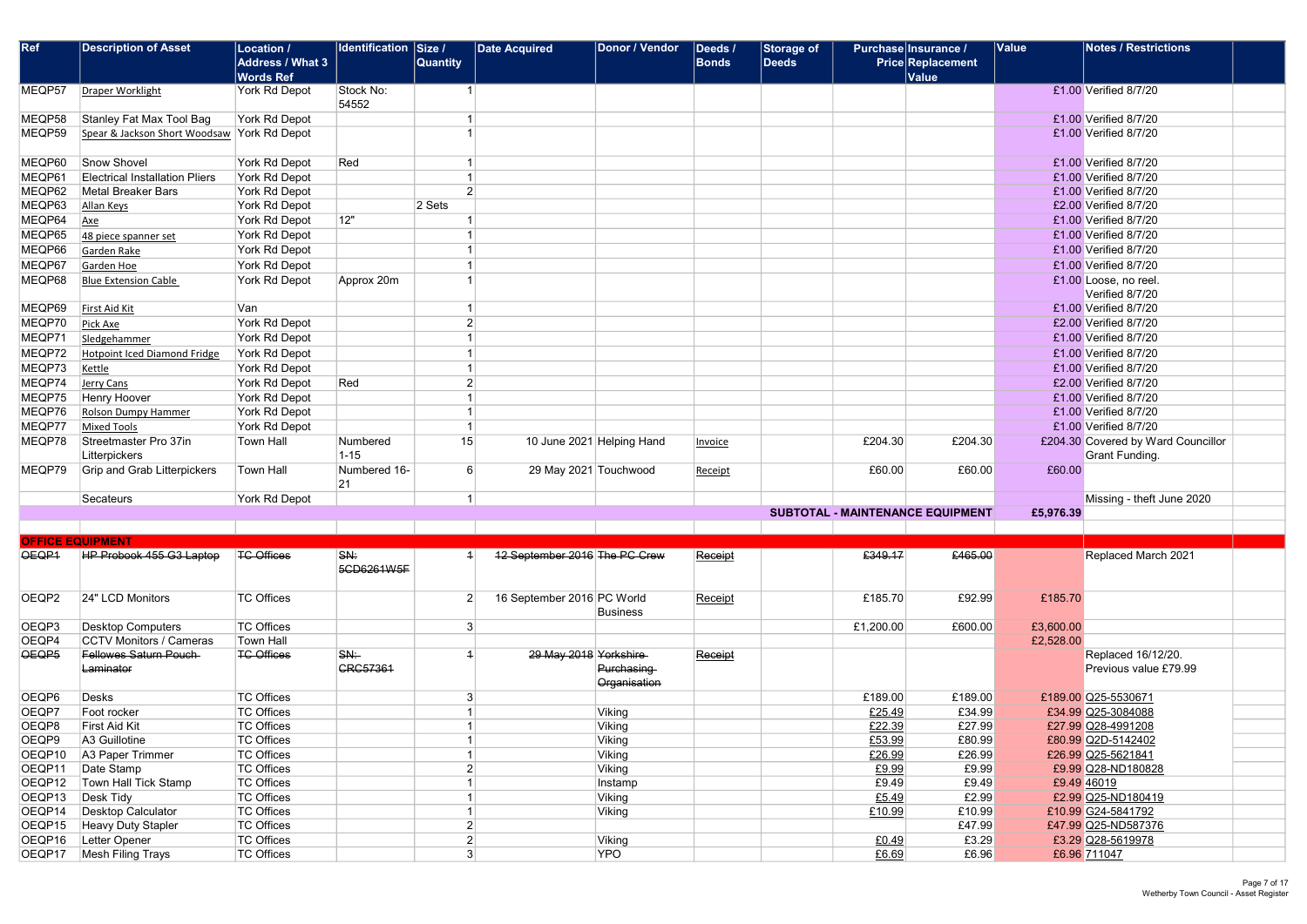| <b>Ref</b> | <b>Description of Asset</b>                       | Location /                         | <b>Identification</b>            | $\left  \text{Size } \right $ | <b>Date Acquired</b>        | Donor / Vendor | Deeds /      | Storage of | Purchase Insurance / |                          | Value   | <b>Notes / Restrictions</b> |
|------------|---------------------------------------------------|------------------------------------|----------------------------------|-------------------------------|-----------------------------|----------------|--------------|------------|----------------------|--------------------------|---------|-----------------------------|
|            |                                                   | <b>Address / What 3</b>            |                                  | Quantity                      |                             |                | <b>Bonds</b> | Deeds      |                      | <b>Price Replacement</b> |         |                             |
|            |                                                   | <b>Words Ref</b>                   |                                  |                               |                             |                |              |            |                      | <b>Value</b>             |         |                             |
| OEQP18     | Mouse mat                                         | TC Offices                         |                                  | 3                             |                             | Viking         |              |            | £16.99               | £14.99                   |         | £14.99 Q27-4858524          |
| OEQP19     | Rotary Index                                      | <b>TC Offices</b>                  |                                  |                               |                             | Viking         |              |            | £34.49               | £34.49                   |         | £34.49 Q29-7040539          |
| OEQP20     | Scissors                                          | TC Offices                         |                                  |                               |                             | Viking         |              |            | £2.99                | £2.99                    |         | £2.99 Q25-8062128           |
| OEQP21     | <b>Wall clock</b>                                 | <b>TC Offices</b>                  |                                  | 2                             |                             | Viking         |              |            | £3.79                | £3.79                    |         | £3.79 Q23-6869106           |
| OEQP22     | HP Deskjet 3630 Multifunction TC Offices          |                                    |                                  |                               |                             | Viking         |              |            | £24.99               | £24.99                   |         | £24.99 Amazon               |
|            | Printer                                           |                                    |                                  |                               |                             |                |              |            |                      |                          |         |                             |
| OEQP23     | <b>Wireless Mouse</b>                             | <b>TC Offices</b>                  |                                  | 3                             |                             | Viking         |              |            | £11.99               | £11.99                   |         | £11.99 Q25-5376987          |
| OEQP24     | Lever Arch Files                                  | TC Offices                         |                                  | 60                            |                             | Viking         |              |            | £2.99                | £2.99                    |         | £2.99 Q25-4856621           |
| OEQP25     | Stapler                                           | <b>TC Offices</b>                  |                                  | 5                             |                             | <b>Viking</b>  |              |            | £6.99                | £6.99                    |         | £6.99 G24-5622615           |
| OEQP26     | Samsung ML 1865 Laser<br>Printer                  | TC Offices                         |                                  | 2                             |                             |                |              |            |                      |                          |         | £91.65 SL-M2825ND/SEE       |
| OEQP27     | TP-Link 300Mbps Wireless N   TC Offices<br>Router |                                    |                                  |                               |                             |                |              |            |                      | £22.49                   |         | £22.49 Q25-2020511          |
| OEQP28     | Dymo Posting Scale                                | TC Offices                         |                                  |                               |                             |                |              |            |                      | £29.99                   |         | £29.99 Q25-5189877          |
| OEQP29     | 4 drawer filing cabinet                           | TC Offices                         |                                  | $\overline{7}$                |                             |                |              |            |                      |                          |         | £99.99 Q25-5381523          |
| OEQP30     | 3 drawer filing cabinet                           | TC Offices                         |                                  | $\overline{2}$                |                             |                |              |            |                      |                          |         | £139.00 Q25-5491206         |
| OEQP31     | 3 drawer pedestal                                 | <b>TC Offices</b>                  |                                  | 3                             |                             |                |              |            |                      |                          |         | £119.00 Q25-5491476         |
| OEQP32     | Folding display boards                            | TC Offices                         |                                  | $\overline{2}$                |                             |                |              |            |                      |                          |         | £159.00 Q25-PSDD-WN         |
| OEQP33     | Melamine White Shelf - 18 x<br>230 x 1200mm       | TC Offices                         |                                  |                               |                             |                |              |            |                      |                          |         | £9.39 533809                |
| OEQP34     | Wooden cabinet                                    | <b>TC Offices</b>                  |                                  |                               |                             |                |              |            |                      |                          |         | £234.00 Q25-5630976         |
| OEQP35     | Fire Safe                                         | TC Offices                         |                                  |                               |                             |                |              |            |                      |                          |         | £257.00 Q25-2614302         |
| OEQP36     | 12 Slot Wooden Letter                             | <b>TC Offices</b>                  |                                  |                               |                             |                |              |            |                      |                          |         | £38.30 9401MO               |
| OEQP37     | Petty Cash Tin                                    | TC Offices                         |                                  | 2                             |                             |                |              |            |                      |                          |         | £9.99 Q25-CH1688-WE         |
| OEQP38     | Lamp                                              | TC Offices                         |                                  |                               |                             | Town of Privas |              |            |                      |                          |         | £1.00 Civic Gift            |
| OEQP39     | Magnetic Whiteboard                               | TC Offices                         |                                  |                               |                             |                |              |            | £79.99               |                          |         | Q32-5407263                 |
| OEQP40     | Metal mobile stepstool                            | <b>TC Offices</b>                  |                                  |                               |                             |                |              |            |                      | £49.99                   |         | £49.99 Q25-979150           |
| OEQP41     | Halogen 1200 watt heater                          | <b>TC Offices</b>                  |                                  |                               |                             |                |              |            |                      | £33.99                   |         | £33.99 Heaters UK           |
| OEQP42     | A4 Ringbinder files                               | <b>TC Offices</b>                  |                                  | 40                            |                             |                |              |            |                      | £2.49                    |         | £2.49 Q25-5809554           |
| OEQP43     | Fujifilm FinePix A820 Digital                     | <b>TC Offices</b>                  |                                  |                               |                             |                |              |            |                      |                          |         | £85.26 Amazon               |
|            | Canmeral                                          |                                    |                                  |                               |                             |                |              |            |                      |                          |         |                             |
|            | OEQP44   Hand Tally Counters                      | TC Offices                         |                                  | 6                             |                             |                |              |            |                      | £3.59                    |         | £3.59 HT160                 |
| OEQP45     | <b>Wooden Gavel</b>                               | <b>TC Offices</b>                  |                                  |                               |                             |                |              |            |                      | £28.99                   |         | £28.99 Turned in Wood       |
| OEQP46     | 30 metre measuring tape                           | TC Offices                         |                                  |                               |                             |                |              |            |                      | £11.99                   |         | £11.99 7120K                |
| OEQP47     | Foolscap lever arch file                          | TC Offices                         |                                  |                               |                             |                |              |            |                      | £2.29                    |         | £2.29 Q25-4857543           |
| OEQP48     | Sony ICD-PX470 Voice<br>Recorder & Case           | TC Offices                         |                                  |                               | 24 September 2018 Amazon    |                | Receipt      |            | £46.61               | £46.61                   | £46.61  |                             |
|            | Cork Notice Boards                                | <b>TC Offices</b>                  |                                  | 5                             |                             |                |              |            |                      | £40.18                   |         | £40.18 Boards Direct        |
| OEQP49     | Rexel Shredder                                    | TC Offices                         | PM183230331                      |                               | 18 March 2019 Viking        |                | Receipt      |            | £99.99               | £99.99                   | £99.99  |                             |
| OEQP50     | Mobile Projector                                  | <b>TC Offices</b>                  | Q71P832<br><b>AAAAA</b><br>CO999 |                               | 01 April 2019 Viking        |                | Receipt      |            | £249.00              | £249.00                  | £249.00 |                             |
| OEQP51     | Ergonomic Mouse                                   | <b>TC Offices</b>                  |                                  |                               | 06 November 2019 Amazon     |                | Receipt      |            | £15.99               |                          | £15.99  |                             |
| OEQP52     | Ergonomic Mouse                                   | <b>TC Offices</b>                  |                                  |                               | 31 October 2019 Amazon      |                | Receipt      |            | £15.99               |                          | £15.99  |                             |
| OEQP53     | HP 15.6in Celeron Laptop                          | Deputy Clerk                       | CND00325FV.                      |                               | 19 March 2020 Argos         |                | Receipt      |            | £249.99              | £249.99                  | £249.99 |                             |
| OEQP54     | Mauve<br>HP 15.6in Celero Laptop                  | Office                             | CND0032SYV                       |                               | 19 March 2020 Argos         |                | Receipt      |            | £249.99              | £249.99                  | £249.99 |                             |
| OEQP55     | <b>Black</b><br><b>Phone Extension Cable</b>      | Administrator<br>Office            |                                  |                               | 26 March 2020 Main Core Ltd |                | Receipt      |            | £13.32               | £13.32                   | £13.32  |                             |
| OEQP56     | Leitz A3 Laminator                                | Administrator<br><b>TC Offices</b> | IL 9 02 03501                    |                               | 16 December 2020 Viking     |                | Invoice      |            | £69.99               | £69.99                   | £69.99  |                             |
|            |                                                   | The Whittaker                      | 72 A                             | 3                             |                             |                |              |            |                      |                          |         |                             |
| OEQP57     | Tables                                            | <b>Memorial Building</b>           |                                  |                               |                             |                |              |            |                      |                          | £1.00   |                             |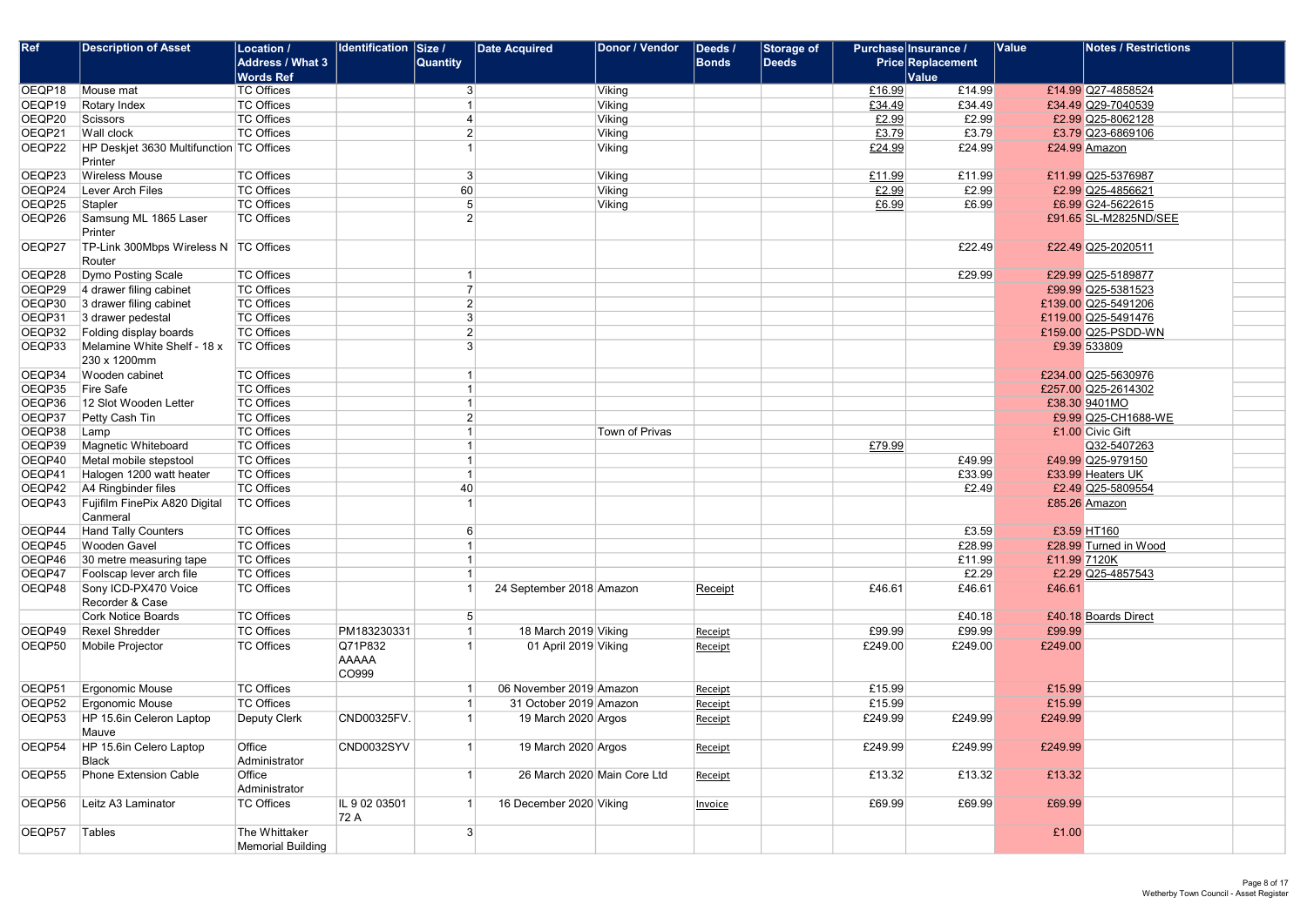| <b>Ref</b> | <b>Description of Asset</b>  | <b>Location /</b><br><b>Address / What 3</b> | <b>Identification Size /</b> | <b>Quantity</b> | <b>Date Acquired</b> | Donor / Vendor | Deeds /<br>Bonds | Storage of<br>Deeds | Purchase Insurance /<br>Price Replacement | Value | <b>Notes / Restrictions</b> |
|------------|------------------------------|----------------------------------------------|------------------------------|-----------------|----------------------|----------------|------------------|---------------------|-------------------------------------------|-------|-----------------------------|
|            |                              | <b>Words Ref</b>                             |                              |                 |                      |                |                  |                     | <b>Value</b>                              |       |                             |
| OEQP58     | Stools                       | The Whittaker                                |                              | 3 <sup>2</sup>  |                      |                |                  |                     |                                           | £1.00 |                             |
|            |                              | <b>Memorial Building</b>                     |                              |                 |                      |                |                  |                     |                                           |       |                             |
| OEQP59     | Sentick Electric Heater      | The Whittaker                                |                              |                 |                      |                |                  |                     |                                           | £1.00 |                             |
|            |                              | <b>Memorial Building</b>                     |                              |                 |                      |                |                  |                     |                                           |       |                             |
| OEQP60     | Genex Heater                 | The Whittaker                                |                              |                 |                      |                |                  |                     |                                           | £1.00 |                             |
|            |                              | <b>Memorial Building</b>                     |                              |                 |                      |                |                  |                     |                                           |       |                             |
| OEQP61     | Mop                          | The Whittaker<br><b>Memorial Building</b>    |                              |                 |                      |                |                  |                     |                                           | £1.00 |                             |
| OEQP62     | Feather Duster               | The Whittaker                                |                              |                 |                      |                |                  |                     |                                           | £1.00 |                             |
|            |                              | <b>Memorial Building</b>                     |                              |                 |                      |                |                  |                     |                                           |       |                             |
| OEQP63     | Sweeping brush               | The Whittaker                                |                              | $\overline{2}$  |                      |                |                  |                     |                                           | £1.00 |                             |
|            |                              | <b>Memorial Building</b>                     |                              |                 |                      |                |                  |                     |                                           |       |                             |
| OEQP64     | Dust pan                     | The Whittaker                                |                              | $\mathbf{2}$    |                      |                |                  |                     |                                           | £1.00 |                             |
|            |                              | <b>Memorial Building</b>                     |                              |                 |                      |                |                  |                     |                                           |       |                             |
| OEQP65     | Panasonic CD player          | The Whittaker                                |                              |                 |                      |                |                  |                     |                                           | £1.00 |                             |
|            |                              | <b>Memorial Building</b>                     |                              |                 |                      |                |                  |                     |                                           |       |                             |
| OEQP66     | Compact Discs                | The Whittaker                                |                              | 22              |                      |                |                  |                     |                                           | £1.00 |                             |
|            |                              | <b>Memorial Building</b><br>The Whittaker    |                              |                 |                      |                |                  |                     |                                           |       |                             |
| OEQP67     | <b>Fixed benches</b>         | Memorial Building                            |                              | 3               |                      |                |                  |                     |                                           | £1.00 |                             |
| OEQP68     | Lincat electric water heater | The Whittaker                                |                              |                 |                      |                |                  |                     |                                           | £1.00 |                             |
|            |                              | <b>Memorial Building</b>                     |                              |                 |                      |                |                  |                     |                                           |       |                             |
| OEQP69     | Washing up bowl              | The Whittaker                                |                              |                 |                      |                |                  |                     |                                           | £1.00 |                             |
|            |                              | <b>Memorial Building</b>                     |                              |                 |                      |                |                  |                     |                                           |       |                             |
| OEQP70     | Tea towel                    | The Whittaker                                |                              |                 |                      |                |                  |                     |                                           | £1.00 |                             |
|            |                              | <b>Memorial Building</b>                     |                              |                 |                      |                |                  |                     |                                           |       |                             |
| OEQP71     | Framed photos                | The Whittaker                                |                              |                 |                      |                |                  |                     |                                           | £1.00 |                             |
|            |                              | <b>Memorial Building</b>                     |                              |                 |                      |                |                  |                     |                                           |       |                             |
| OEQP72     | Notice board                 | The Whittaker                                |                              |                 |                      |                |                  |                     |                                           | £1.00 |                             |
|            |                              | <b>Memorial Building</b><br>The Whittaker    |                              |                 |                      |                |                  |                     |                                           |       |                             |
| OEQP73     | Kettle                       | Memorial Building                            |                              |                 |                      |                |                  |                     |                                           | £1.00 |                             |
| OEQP74     | Box of plastic drinking      | The Whittaker                                |                              |                 |                      |                |                  |                     |                                           | £1.00 |                             |
|            | tumblers                     | <b>Memorial Building</b>                     |                              |                 |                      |                |                  |                     |                                           |       |                             |
| OEQP75     | Lamp                         | The Whittaker                                |                              |                 |                      |                |                  |                     |                                           | £1.00 |                             |
|            |                              | <b>Memorial Building</b>                     |                              |                 |                      |                |                  |                     |                                           |       |                             |
| OEQP76     | Trophy                       | The Whittaker                                |                              |                 |                      |                |                  |                     |                                           | £1.00 |                             |
|            |                              | <b>Memorial Building</b>                     |                              |                 |                      |                |                  |                     |                                           |       |                             |
| OEQP77     | $ $ Clock                    | The Whittaker                                |                              |                 |                      |                |                  |                     |                                           | £1.00 |                             |
|            |                              | <b>Memorial Building</b>                     |                              |                 |                      |                |                  |                     |                                           |       |                             |
| OEQP78     | Gavel                        | The Whittaker                                |                              |                 |                      |                |                  |                     |                                           | £1.00 |                             |
| OEQP79     | Metal jug                    | <b>Memorial Building</b><br>The Whittaker    |                              |                 |                      |                |                  |                     |                                           | £1.00 |                             |
|            |                              | <b>Memorial Building</b>                     |                              |                 |                      |                |                  |                     |                                           |       |                             |
| OEQP80     | Award plaque                 | The Whittaker                                |                              |                 |                      |                |                  |                     |                                           | £1.00 |                             |
|            |                              | <b>Memorial Building</b>                     |                              |                 |                      |                |                  |                     |                                           |       |                             |
| OEQP81     | Bunting                      | The Whittaker                                |                              |                 |                      |                |                  |                     |                                           | £1.00 |                             |
|            |                              | <b>Memorial Building</b>                     |                              |                 |                      |                |                  |                     |                                           |       |                             |
| OEQP82     | Tea spoons                   | The Whittaker                                |                              |                 |                      |                |                  |                     |                                           | £1.00 |                             |
|            |                              | <b>Memorial Building</b>                     |                              |                 |                      |                |                  |                     |                                           |       |                             |
| OEQP83     | Dinner knives                | The Whittaker                                |                              |                 |                      |                |                  |                     |                                           | £1.00 |                             |
|            |                              | <b>Memorial Building</b>                     |                              |                 |                      |                |                  |                     |                                           |       |                             |
| OEQP84     | Dessert spoons               | The Whittaker<br><b>Memorial Building</b>    |                              |                 |                      |                |                  |                     |                                           | £1.00 |                             |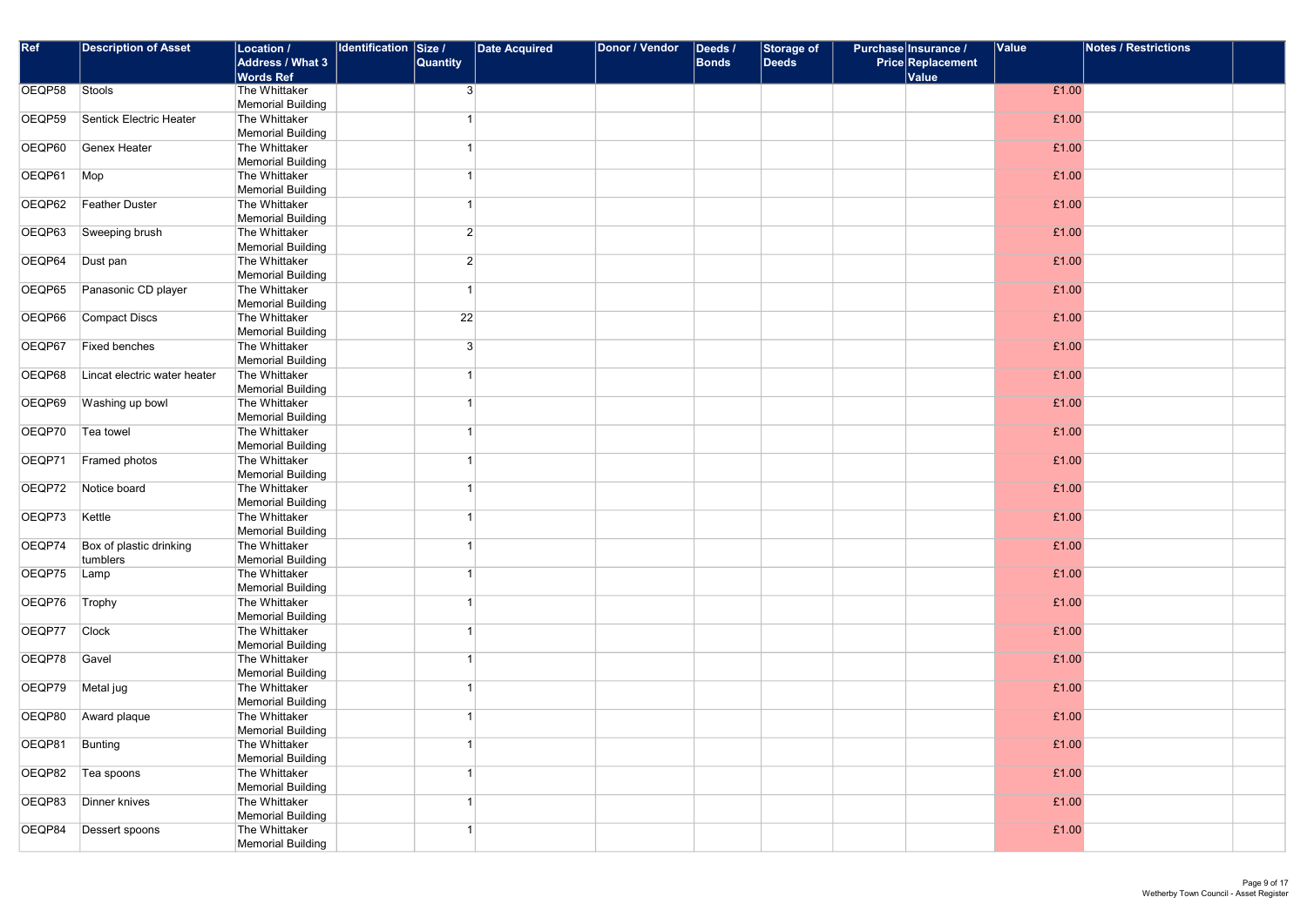| Ref    | <b>Description of Asset</b>                                 | Location /<br><b>Address / What 3</b><br><b>Words Ref</b> | <b>Identification</b>                                              | $\vert$ Size /<br><b>Quantity</b> | <b>Date Acquired</b>          | Donor / Vendor                | Deeds /<br><b>Bonds</b> | <b>Storage of</b><br><b>Deeds</b> |             | <b>Purchase Insurance /</b><br><b>Price Replacement</b><br>Value | <b>Value</b> | <b>Notes / Restrictions</b>                   |  |
|--------|-------------------------------------------------------------|-----------------------------------------------------------|--------------------------------------------------------------------|-----------------------------------|-------------------------------|-------------------------------|-------------------------|-----------------------------------|-------------|------------------------------------------------------------------|--------------|-----------------------------------------------|--|
| OEQP85 | Waste bin                                                   | Cemetery                                                  |                                                                    |                                   |                               |                               |                         |                                   |             |                                                                  | £1.00        |                                               |  |
|        |                                                             | workshop                                                  |                                                                    |                                   |                               |                               |                         |                                   |             |                                                                  |              |                                               |  |
| OEQP86 | Heater                                                      | Cemetery<br>workshop                                      |                                                                    |                                   |                               |                               |                         |                                   |             |                                                                  | £1.00        |                                               |  |
| OEQP87 | Chairs                                                      | Cemetery                                                  |                                                                    | 18                                |                               |                               |                         |                                   |             |                                                                  | £1.00        |                                               |  |
|        |                                                             | workshop                                                  |                                                                    |                                   |                               |                               |                         |                                   |             |                                                                  |              |                                               |  |
| OEQP88 | $\vert$ Desk                                                | Cemetery<br>workshop                                      |                                                                    |                                   |                               |                               |                         |                                   |             |                                                                  | £1.00        |                                               |  |
| OEQP89 | HP Envy 15.6" 2 in 1 Laptop                                 | <b>With Clerk</b>                                         | Device ID:<br>D1E1B011-<br>53AB-438C-<br>B6AB-<br>B9A25E5A36<br>BB |                                   |                               | 10 March 2021 Currys PC World | Receipt                 |                                   | £899.00     | £899.00                                                          | £899.00      |                                               |  |
| OEQP90 | Vista Office Chairs                                         | <b>Town Hall</b>                                          |                                                                    | 3                                 | 12 January 2022 Class Office  | Equipment Ltd                 | Invoice                 |                                   | 322.57 Each | £967.71                                                          | £967.71      |                                               |  |
|        | Minute Books                                                |                                                           |                                                                    |                                   |                               |                               |                         |                                   |             |                                                                  |              |                                               |  |
|        | Cemetery Records                                            |                                                           |                                                                    |                                   |                               |                               |                         |                                   |             |                                                                  |              |                                               |  |
|        | Office Equipment (non itemised as at 31/3/18 - see sheet 2) |                                                           |                                                                    |                                   |                               |                               |                         |                                   |             |                                                                  |              |                                               |  |
|        |                                                             |                                                           |                                                                    |                                   |                               |                               |                         |                                   |             | <b>SUBTOTAL - OFFICE EQUIPMENT</b>                               | £11,247.73   |                                               |  |
|        | <b>RECREATION EQUIPMENT</b>                                 |                                                           |                                                                    |                                   |                               |                               |                         |                                   |             |                                                                  |              |                                               |  |
| REQP1  | 4 Function Combined System Sandringham Park Model:          |                                                           |                                                                    |                                   | 11 September 2014 Streetscape |                               | Invoice                 |                                   | £3,675.00   |                                                                  | £3,675.00    |                                               |  |
|        |                                                             |                                                           | <b>SDG200</b>                                                      |                                   |                               |                               |                         |                                   |             |                                                                  |              |                                               |  |
| REQP2  | <b>Multi Traction Unit</b>                                  | Sandringham Park   Model: SD260                           |                                                                    |                                   | 11 September 2014 Streetscape |                               | Invoice                 |                                   | £970.00     |                                                                  | £970.00      |                                               |  |
| REQP3  | Hand & Foot Bike Station                                    | Sandringham Park   Model:                                 | <b>SDD346</b>                                                      |                                   | 11 September 2014 Streetscape |                               | Invoice                 |                                   | £1,485.00   |                                                                  | £1,485.00    |                                               |  |
| REQP4  | Glockenspiel Music Panel                                    | <b>Mason Field</b>                                        | Red / Yellow                                                       | $\overline{1}$                    | 28 September 2018 Kompan      |                               | <b>Invoice</b>          |                                   | £795.00     | £1,044.70                                                        |              | £795.00 Removed Jan 2021 due to<br>vandalism. |  |
| REQP5  | Grocers Shop Panel                                          | <b>Mason Field</b>                                        | Red / Yellow                                                       |                                   | 28 September 2018 Kompan      |                               | Invoice                 |                                   | £185.39     | £494.70                                                          | £245.00      |                                               |  |
| REQP6  | Tic Tac Toe Play Panel                                      | Mason Field                                               | Red / Yellow                                                       |                                   | 28 September 2018 Kompan      |                               | Invoice                 |                                   | £485.00     | £734.70                                                          | £485.00      |                                               |  |
| REQP7  | Seesaw with Springs                                         | Nidd Approach                                             | KPL111-0401                                                        |                                   | 26 September 2018 Kompan      |                               | Invoice                 |                                   | £877.15     | £1,388.80                                                        | £980.00      |                                               |  |
| REQP8  | Clamber Stack Passo                                         | Nidd Approach                                             |                                                                    |                                   | 26 September 2018 Kompan      |                               | Invoice                 |                                   | £6,604.13   | £8,376.47                                                        | £6,604.13    |                                               |  |
| REQP9  | <b>Rubber Mulch Surfacing</b>                               | Nidd Approach                                             |                                                                    | 92 mtr sq                         | 26 September 2018 Kompan      |                               | Invoice                 |                                   | £6,976.00   | £6,976.00                                                        | £6,976.00    |                                               |  |
| REQP10 | Cableway                                                    | Mason Field                                               | M87212-3817                                                        |                                   | 28 September 2018 Kompan      |                               | Invoice                 |                                   | £3,840.00   | £7,600.00                                                        | £3,840.00    |                                               |  |
| REQP11 | <b>Tenson Tool For Cableway</b>                             | York Rd Depot                                             | MI026                                                              |                                   | 28 September 2018 Kompan      |                               | Invoice                 |                                   | £368.00     | £460.00                                                          | £368.00      |                                               |  |
| REQP12 | Cableway Platform                                           | <b>Mason Field</b>                                        | PCM102300-<br>0902                                                 |                                   | 28 September 2018 Kompan      |                               | Invoice                 |                                   | £1,512.00   | £2,588.00                                                        | £1,512.00    |                                               |  |
| REQP13 | Spinner Bowl Red                                            | <b>Mason Field</b>                                        | ELE400024-<br>3717E                                                |                                   | 28 September 2018 Kompan      |                               | Invoice                 |                                   | £464.00     | £673.00                                                          | £464.00      |                                               |  |
| REQP14 | Spinner Bowl Yellow                                         | <b>Mason Field</b>                                        | ELE400024-<br>3717F                                                |                                   | 28 September 2018 Kompan      |                               | Invoice                 |                                   | £464.00     | £673.00                                                          | £464.00      |                                               |  |
| REQP15 | Supernova                                                   | <b>Mason Field</b>                                        | GXY916000-<br>3417                                                 |                                   | 28 September 2018 Kompan      |                               | Invoice                 |                                   | £2,448.00   | £4,428.00                                                        | £2,448.00    |                                               |  |
| REQP16 | Seesaw 3 Person                                             | <b>Mason Field</b>                                        | KPL117-0402                                                        |                                   | 28 September 2018 Kompan      |                               | Invoice                 |                                   | £888.00     | £1,804.00                                                        | £888.00      |                                               |  |
| REQP17 | Cosmos Custom Goal                                          | Mason Field                                               | FCO-<br><b>CUSTOM</b>                                              |                                   | 28 September 2018 Kompan      |                               | Invoice                 |                                   | £3,048.00   | £5,764.00                                                        | £3,048.00    |                                               |  |
| REQP18 | Flexus                                                      | Mason Field                                               | GXY919000-<br>3717                                                 |                                   | 28 September 2018 Kompan      |                               | Invoice                 |                                   | £1,896.00   | £2,472.00                                                        | £1,896.00    |                                               |  |
| REQP19 | Double swing & cradle seats                                 | <b>Mason Field</b>                                        | KSW90010-<br>0909                                                  |                                   | 28 September 2018 Kompan      |                               | Invoice                 |                                   | £1,204.00   | £2,128.52                                                        | £1,204.00    |                                               |  |
| REQP20 | Double swing & standard<br>seats.                           | <b>Mason Field</b>                                        | KSW90014-<br>0909                                                  |                                   | 28 September 2018 Kompan      |                               | Invoice                 |                                   | £832.00     | £1,665.00                                                        | £832.00      |                                               |  |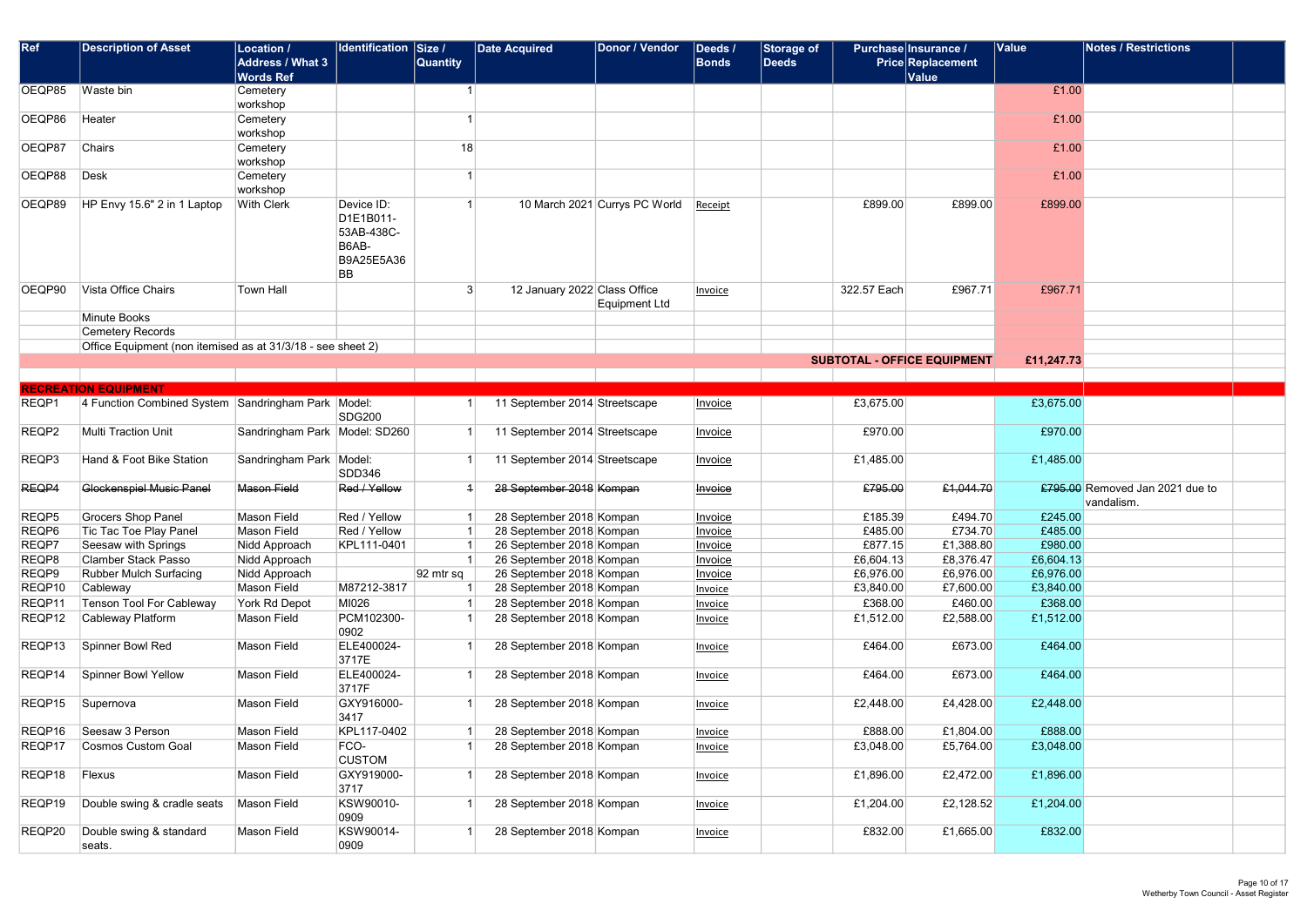| Ref    | <b>Description of Asset</b>                        | <b>Location /</b><br><b>Address / What 3</b><br><b>Words Ref</b> | Identification Size /            | <b>Quantity</b>      | <b>Date Acquired</b>     | Donor / Vendor | Deeds /<br>Bonds       | <b>Storage of</b><br><b>Deeds</b> | <b>Purchase Insurance /</b> | <b>Price Replacement</b><br><b>Value</b> | Value     | <b>Notes / Restrictions</b> |
|--------|----------------------------------------------------|------------------------------------------------------------------|----------------------------------|----------------------|--------------------------|----------------|------------------------|-----------------------------------|-----------------------------|------------------------------------------|-----------|-----------------------------|
| REQP21 | Dinoswing                                          | Mason Field                                                      | M98001-3917                      | $\vert$ 1            | 28 September 2018 Kompan |                | Invoice                |                                   | £3,144.02                   | £4,528.00                                | £3,144.02 |                             |
| REQP22 | Two Tower Play Unit with<br>Panel Bridge           | Mason Field                                                      | KPL201102-<br>0601               |                      | 28 September 2018 Kompan |                | Invoice                |                                   | £2,256.00                   | £3,007.00                                | £2,256.00 |                             |
| REQP23 | Kuma Play Unit (Blue)                              | <b>Mason Field</b>                                               | GXY903010-<br>3717               |                      | 28 September 2018 Kompan |                | Invoice                |                                   | £6,396.00                   | £8,182.00                                | £6,396.00 |                             |
| REQP24 | Play Bark (Surfacing)                              | <b>Mason Field</b>                                               |                                  | 22,400               | 28 September 2018 Kompan |                | Invoice                |                                   | £4,121.81                   | £10,000.00                               | £4,121.81 |                             |
| REQP25 | Rubber Mulch Surfacing                             | Mason Field                                                      |                                  | 10 SQ M              | 28 September 2018 Kompan |                | Invoice                |                                   | £910.00                     |                                          | £910.00   |                             |
| REQP26 | <b>Timber Edging</b>                               | Mason Field                                                      |                                  | 125m                 | 28 September 2018 Kompan |                | Invoice                |                                   | £4,025.13                   |                                          | £4,025.13 |                             |
| REQP27 | <b>Bowtop Metal Fencing</b>                        | Mason Field                                                      |                                  | 112m                 | 28 September 2018 Kompan |                | Invoice                |                                   | £4,648.00                   | £6,955.80                                | £4,648.00 |                             |
| REQP28 | Prosafe Gate                                       | <b>Mason Field</b>                                               | <b>GATE SGL</b><br>1.2P          | $\vert$ 2            | 28 September 2018 Kompan |                | Invoice                |                                   | £1,542.42                   | £1,970.22                                | £1,542.42 |                             |
| REQP29 | <b>Timber Knee Rail Fencing</b>                    | Mason Field                                                      |                                  |                      | 28 September 2018 Kompan |                | Invoice                |                                   | £564.28                     | £632.08                                  | £564.28   |                             |
| REQP30 | Hexagonal Net (Trampoline)                         | Mason Field                                                      | COR215061-<br>1101               |                      | 28 September 2018 Kompan |                | Invoice                |                                   | £3,616.54                   | £6,363.24                                | £3,616.54 |                             |
| REQP31 | Inclusive Boat Seat                                | 1 - Mason Field<br>1 - Scaur Bank                                | <b>SRF124</b>                    | $\vert$ 2            | 28 September 2018 Kompan |                | Invoice                |                                   | £1,602.86                   | £1,747.06                                | £1,602.86 |                             |
| REQP32 | Steel Swing with Cradle Seats Scaur Bank           |                                                                  | KSW90060-<br>0909                |                      | 31 August 2018 Kompan    |                | Quotation &<br>Invoice |                                   | £72,410.97                  | £2,001.00                                | £1,180.00 |                             |
| REQP33 | Two Bay Steel Swing with<br><b>Birds Nest Seat</b> | Scaur Bank                                                       | KSW90045-<br>0909                |                      | 31 August 2018 Kompan    |                | Quotation &<br>Invoice |                                   |                             | £3,658.00                                | £2,420.00 |                             |
| REQP34 | Deco Plates for swings.                            | Scaur Bank                                                       | SW980001-03                      |                      | 31 August 2018 Kompan    |                | Quotation &<br>Invoice |                                   |                             | £230.00                                  | £200.00   |                             |
| REQP35 | Spinner Bowl in Lime Green                         | Scaur Bank                                                       | ELE400024-<br>3717LG             |                      | 31 August 2018 Kompan    |                | Quotation &<br>Invoice |                                   |                             | £673.00                                  | £580.00   |                             |
| REQP36 | Spinner Bowl in Yellow                             | <b>Scaur Bank</b>                                                | ELE400024-<br>3717F              |                      | 31 August 2018 Kompan    |                | Quotation &<br>Invoice |                                   |                             | £673.00                                  | £580.00   |                             |
| REQP37 | Seesaw with 3 seats                                | Scaur Bank                                                       | KPL117-0402                      |                      | 31 August 2018 Kompan    |                | Quotation &<br>Invoice |                                   |                             | £1,804.00                                | £324.00   |                             |
| REQP38 | Spica 2                                            | <b>Scaur Bank</b>                                                | GXY801521-<br>3417               | $\blacktriangleleft$ | 31 August 2018 Kompan    |                | Quotation &<br>Invoice |                                   |                             | £1,264.00                                | £1,000.00 |                             |
| REQP39 | Flexus                                             | <b>Scaur Bank</b>                                                | GXY919000-<br>3717               |                      | 31 August 2018 Kompan    |                | Quotation &<br>Invoice |                                   |                             | £3,736.00                                | £3,160.00 |                             |
| REQP40 | Supernova                                          | Scaur Bank                                                       | GXY916000-<br>3417               |                      | 31 August 2008 Kompan    |                | Quotation &<br>Invoice |                                   |                             | £4,428.00                                | £4,080.00 |                             |
| REQP41 | Triple Play Tower with Bridge Scaur Bank           |                                                                  | PCM300500-<br>Custom<br>20029218 |                      | 31 August 2018 Kompan    |                | Quotation &<br>Invoice |                                   |                             | £9,949.00                                | £8,660.00 |                             |
| REQP42 | Double Tower with Net Bridge Scaur Bank            |                                                                  | PCM210401-<br>Custom<br>20023776 |                      | 31 August 2018 Kompan    |                | Quotation &<br>Invoice |                                   |                             | £8,594.00                                | £7,638.00 |                             |
| REQP43 | Double Somersault Bars                             | Scaur Bank                                                       | PCM802-0902                      |                      | 31 August 2018 Kompan    |                | Quotation &<br>Invoice |                                   |                             | £665.00                                  | £500.00   |                             |
| REQP44 | Bespoke Track Ride Tower                           | Scaur Bank                                                       | PCM110303-<br>Custom<br>20023847 |                      | 31 August 2018 Kompan    |                | Quotation &<br>Invoice |                                   |                             | £5,916.00                                | £5,459.00 |                             |
| REQP45 | <b>Balancing Beam</b>                              | <b>Scaur Bank</b>                                                | KPL819-0601                      |                      | 31 August 2018 Kompan    |                | Quotation &<br>Invoice |                                   |                             | £453.00                                  | £260.00   |                             |
| REQP46 | Manipulative Play Panel                            | Scaur Bank                                                       | PCM000608-<br>0603               |                      | 31 August 2018 Kompan    |                | Quotation &<br>Invoice |                                   |                             | £1,054.00                                | £900.00   |                             |
| REQP47 | <b>Bowtop Metal Fencing</b>                        | Scaur Bank                                                       |                                  | 94lm                 | 31 August 2018 Kompan    |                | Quotation &<br>Invoice |                                   |                             | £3,901.00                                | £3,901.00 |                             |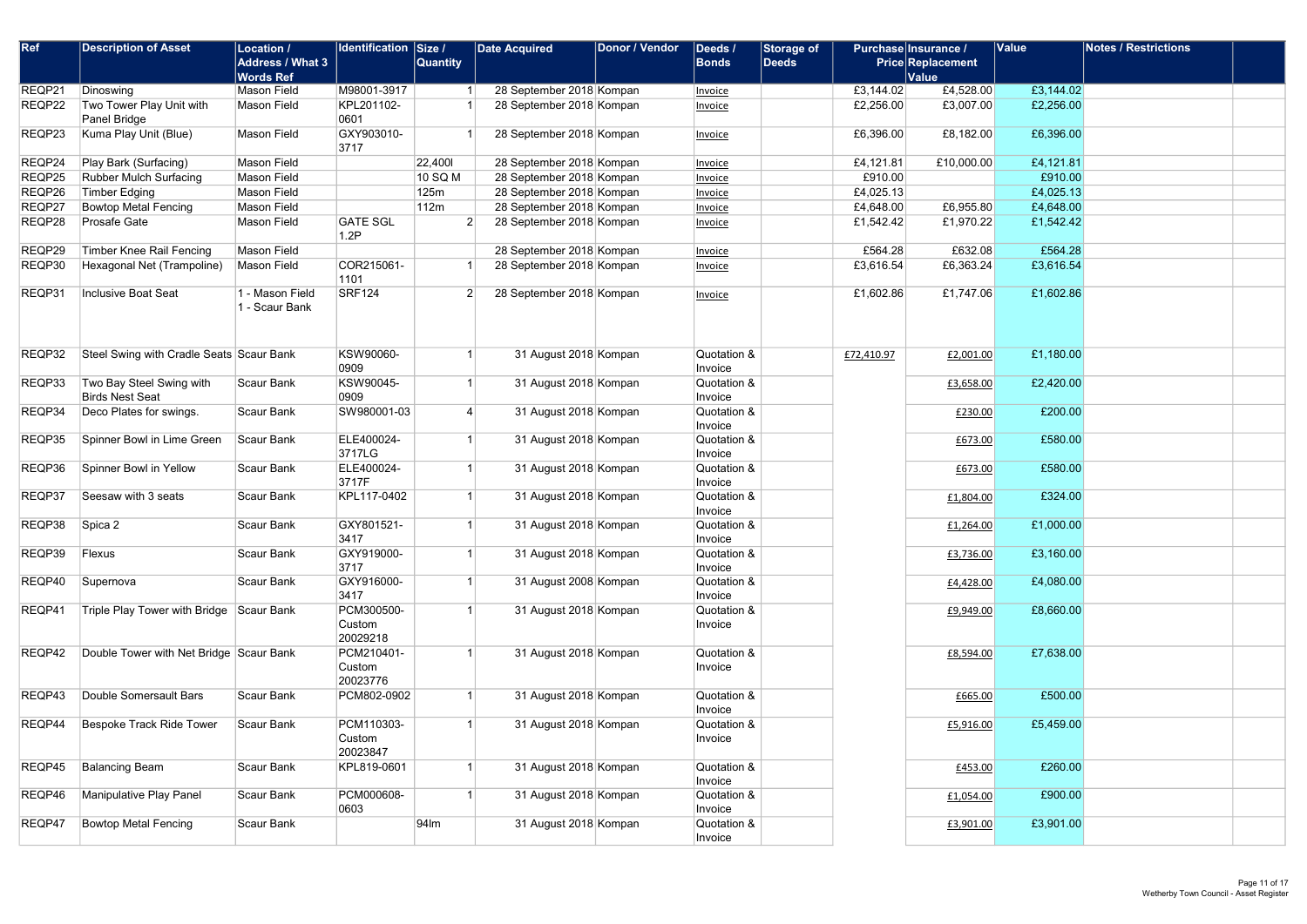| Ref              | <b>Description of Asset</b>                                | <b>Location /</b><br><b>Address / What 3</b><br><b>Words Ref</b>    | <b>Identification</b>                                  | $\vert$ Size /<br>Quantity | <b>Date Acquired</b>                          | Donor / Vendor                 | Deeds /<br>Bonds       | Storage of<br><b>Deeds</b> |            | Purchase Insurance /<br><b>Price Replacement</b><br><b>Value</b> | <b>Value</b> | <b>Notes / Restrictions</b>                                                                    |  |
|------------------|------------------------------------------------------------|---------------------------------------------------------------------|--------------------------------------------------------|----------------------------|-----------------------------------------------|--------------------------------|------------------------|----------------------------|------------|------------------------------------------------------------------|--------------|------------------------------------------------------------------------------------------------|--|
| REQP48           | Prosafe Self Closing Gates                                 | Scaur Bank                                                          |                                                        | 2                          | 31 August 2019 Kompan                         |                                | Quotation &<br>Invoice |                            |            | £1,542.42                                                        | £1,542.00    |                                                                                                |  |
| REQP49           | Pine Play Bark Surface                                     | Scaur Bank                                                          |                                                        |                            | 31 August 2019 Kompan                         |                                | Quotation &<br>Invoice |                            |            | £6,884.86                                                        |              | £6,884.86 Replaced after flooding in<br>$2019 + 2020$ .                                        |  |
| REQP50           | <b>Timber Edging</b>                                       | Scaur Bank                                                          |                                                        | $96$ m                     | 31 August 2019 Kompan                         |                                | Quotation &<br>Invoice |                            |            | £2,304.00                                                        | £2,304.00    |                                                                                                |  |
| REQP51           | Tile Slide Butterfly Play Panel Mason Field                |                                                                     | <b>EN-FAHR</b>                                         |                            | 14 December 2020 Kompan                       |                                | Invoice                |                            | £358.00    | £397.38                                                          |              | £358.00 Replacement price includes<br>panel & delivery.                                        |  |
| REQP52           | Goal Post                                                  | Mason Field<br>instilled.scorched.c<br>onsoled                      |                                                        |                            |                                               |                                |                        |                            |            |                                                                  | £1.00        |                                                                                                |  |
| REQP53           | Swing frame, seats & safety<br>surface.                    | Nidd Approach                                                       | KSW906-<br><b>CUSTOM</b>                               |                            | 22 March 2021 Kompan                          |                                | Invoice                |                            | £10,630.00 | £14,465.30                                                       |              | £10,630.00 Replacement price inc. total<br>costs inc. installation.                            |  |
|                  | Skate Park                                                 | The Ings                                                            |                                                        |                            |                                               |                                |                        |                            |            |                                                                  | £10,000.00   |                                                                                                |  |
|                  | <b>Play Equipment</b>                                      | Scaur Bank                                                          |                                                        | $ 4$ Items                 |                                               |                                |                        |                            |            |                                                                  | £1.00        |                                                                                                |  |
|                  | Play Equipment                                             | Masons Field                                                        |                                                        | $ 2$ items                 |                                               |                                |                        |                            |            |                                                                  |              | £2.00 Original items remaining after refurb.                                                   |  |
|                  | Play Equipment                                             | Nidd Approach                                                       |                                                        | $3$ Items                  |                                               |                                |                        |                            |            |                                                                  | £1.00        |                                                                                                |  |
|                  |                                                            |                                                                     |                                                        |                            |                                               |                                |                        |                            |            |                                                                  |              |                                                                                                |  |
|                  | Goal Posts                                                 | Scaur Bank                                                          |                                                        |                            |                                               |                                |                        |                            |            |                                                                  | £1.00        |                                                                                                |  |
|                  |                                                            |                                                                     |                                                        |                            |                                               |                                |                        |                            |            | SUBTOTAL - RECREATION EQUIPMENT                                  | £144,571.05  |                                                                                                |  |
|                  | <b>STREET FURNITURE</b>                                    |                                                                     |                                                        |                            |                                               |                                |                        |                            |            |                                                                  |              |                                                                                                |  |
| STF <sub>1</sub> | <b>Community Public Access</b>                             | Town Hall, Market                                                   | Serial No:                                             |                            | 01 May 2018 Yorkshire                         |                                | Letter of              |                            | £0.00      | £1,795.00                                                        | £1.00        |                                                                                                |  |
|                  | Defibrillator<br>Cardiac Science Corporation,<br>G5S-02P0) | Place, LS22 6NE                                                     | M0000000504<br>3                                       |                            |                                               | Ambulance<br>Service NHS Trust | Donation               |                            |            |                                                                  |              |                                                                                                |  |
| STF <sub>2</sub> | Community Public Access<br>Defibrillator Cabinet           | Town Hall, Market<br>Place, LS22 6NE                                |                                                        |                            | 13 June 2018 Yorkshire                        | Ambulance<br>Service NHS Trust | Email of<br>donation   |                            | £0.00      | £400.00                                                          | £400.00      |                                                                                                |  |
| STF <sub>3</sub> | <b>Wrought Iron Archway</b>                                | Garden of Rest<br>High Street<br><b>LS22 6NT</b><br>High Street,    |                                                        |                            | 18 June 2018 Wetherby in                      | Bloom                          | Letter of<br>Donation  |                            | E0.00      | £550.00                                                          | £550.00      |                                                                                                |  |
| STF4             | Anchor                                                     | Cluster of Nuts Car<br>Park                                         |                                                        |                            | 15 June 2018 John Trower                      |                                | Letter of<br>Donation  |                            | E0.00      | £0.00                                                            | £1.00        |                                                                                                |  |
| STF5             | Dog Waste Bin                                              | Raby Park<br>untrained.operation<br>snap                            |                                                        |                            |                                               |                                |                        |                            |            | £231.28                                                          | £231.28      |                                                                                                |  |
| STF <sub>6</sub> | 5ft, Ogilvie Metal Bench                                   | Library, Westgate<br>developed.blacken. Wetherby in<br>frames       | Celebrating<br>Bloom's 30th<br>anniversary in<br>2019. |                            | 14 August 2017 Wetherby in                    | Bloom                          | Letter of<br>Donation  |                            | E0.00      | £856.50                                                          |              | £856.50 Based on cost of<br>replacement from David<br>Ogilivie Engineering.                    |  |
| STF7             | <b>Bridge Lights</b>                                       | Bridge over Wharfe White LED                                        | 15mm<br>Ropelight                                      | $4 \times 51m$             | 23 November 2020 Leeds City Council LCC Order | (via Grant<br>Funding)         |                        |                            | £890.00    | £840.00                                                          |              | £840.00 Purchase price includes<br>delivery cost.<br>Replaced 2021 after damage<br>by vehicle. |  |
| STF <sub>8</sub> | 5ft, Ogilvie Metal Bench                                   | Library, Westgate<br>inserting.activates. John Tatterton<br>affords | In memorial to                                         |                            |                                               |                                |                        |                            |            | £856.50                                                          |              | £856.50 Based on cost of<br>replacement from David<br>Ogilivie Engineering.                    |  |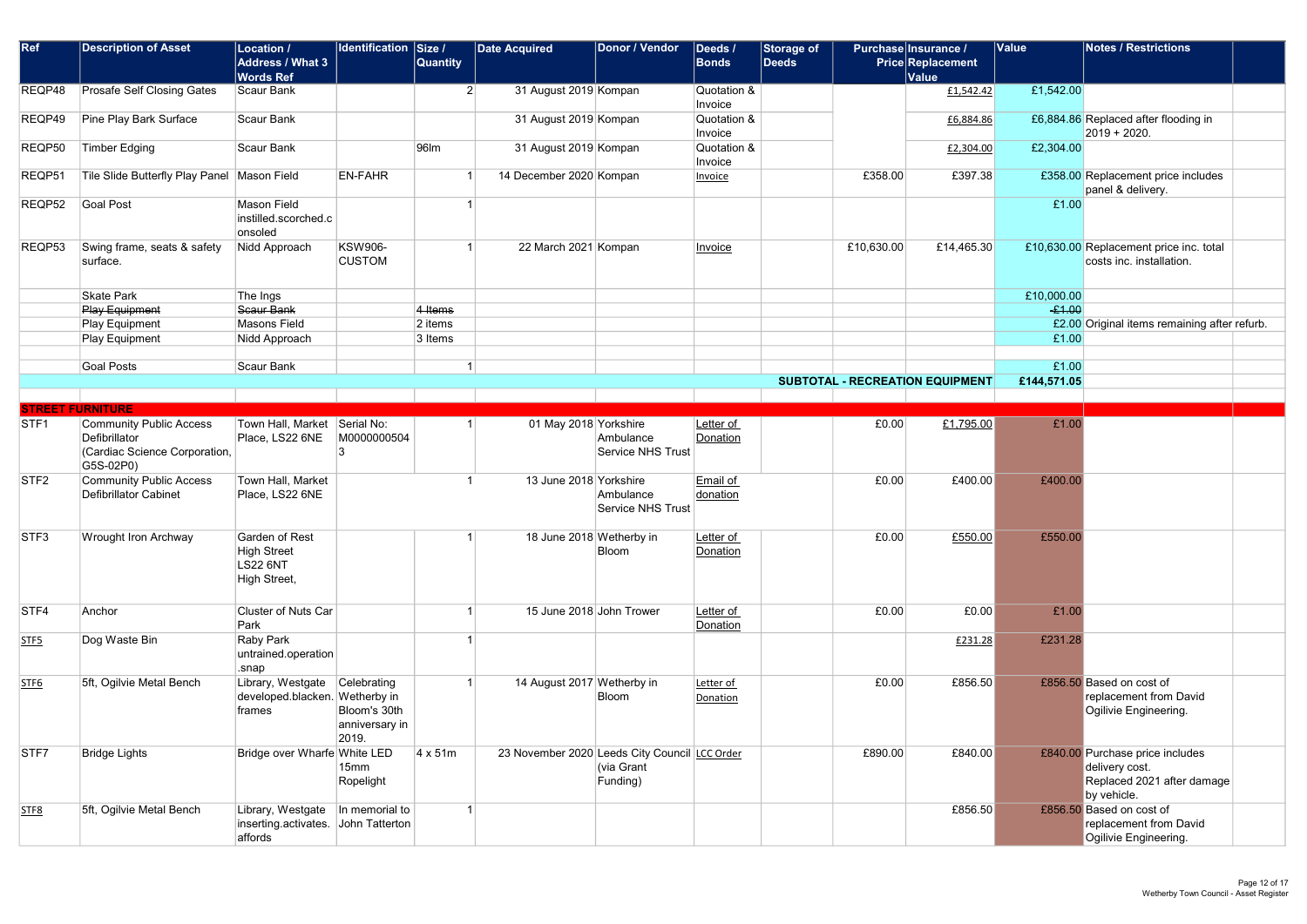| <b>Ref</b>   | <b>Description of Asset</b>          | Location /<br><b>Address / What 3</b><br><b>Words Ref</b>                      | Identification Size /                                                         | <b>Quantity</b> | <b>Date Acquired</b> | Donor / Vendor                                                          | Deeds /<br>Bonds | Storage of<br><b>Deeds</b> | Purchase Insurance /<br><b>Value</b> | <b>Price Replacement</b> | <b>Value</b> | <b>Notes / Restrictions</b>                                                  |
|--------------|--------------------------------------|--------------------------------------------------------------------------------|-------------------------------------------------------------------------------|-----------------|----------------------|-------------------------------------------------------------------------|------------------|----------------------------|--------------------------------------|--------------------------|--------------|------------------------------------------------------------------------------|
| STF9 +10     | Corner Benches                       | Upper Level,<br>Jubilee Gardens<br>scorching.retrieves.<br>egging              |                                                                               |                 |                      |                                                                         |                  |                            |                                      |                          |              | £1.00 Catalogued 8/7/21                                                      |
| STF11        | Bench                                | Middle Level,<br>Jubilee Gardens<br>copycat.disarmed.li<br>mp                  |                                                                               |                 |                      |                                                                         |                  |                            |                                      |                          |              | £1.00 Catalogued 8/7/21                                                      |
| STF12        | Large Corner Bench                   | Lower Level,<br>Jubilee Gardens<br>importing.surfacing<br>.cheered             |                                                                               |                 |                      |                                                                         |                  |                            |                                      |                          |              | £1.00 Catalogued 8/7/21                                                      |
| <b>STF13</b> | 6ft Ogilvie, Metal Bench             | <b>Cluster of Nuts</b><br>Coach Park<br>clumped.resonates businesses,<br>.caps | Donated to<br>town by local<br>after 2016<br>Tour de<br>Yorkshire.            |                 |                      |                                                                         |                  |                            | £0.00                                | £856.50                  |              | £856.50 Based on cost of<br>replacement from David<br>Ogilivie Engineering.  |
| <b>STF14</b> | 3 Sails Memorial Statue              | <b>Garden of Rest</b><br><b>High Street</b><br><b>LS22 6NT</b><br>High Street, |                                                                               |                 |                      | <b>Families of Oliver</b><br>Cross, Thomas<br>Dunn & Michael<br>Tempest |                  |                            | £0.00                                |                          | £1.00        |                                                                              |
| <b>STF15</b> | 6ft, Ogilvie Metal Bench             | Peace Garden<br>drips.quietest.farm                                            | <b>RBL Seat in</b><br>memory of<br>those were<br>killed during<br>World War I |                 |                      |                                                                         |                  |                            |                                      | £856.50                  |              | £856.50 Catalogued 8/7/21                                                    |
| <b>STF16</b> | Pedestrian Access Point              | Raby Park<br>Custodial.impaled.t<br>oken                                       |                                                                               |                 |                      |                                                                         |                  |                            |                                      | £596.00                  |              | £596.00 Cost based on purchase and<br>installation of STF18 in July<br>2021. |
| <b>STF17</b> | Metal Field Gate                     | Cooper Road,<br>Raby Park<br>evidently.caveman.<br>∣inert                      |                                                                               | 12 ft x 1       |                      | 01 July 2021 Copeland Fencing Invoice                                   |                  |                            | £490.00                              | £490.00                  | £490.00      |                                                                              |
| <b>STF18</b> | Pedestrian Access Point              | <b>Raby Park</b><br>$ $ chops.passively.ext $ $<br>remes                       |                                                                               |                 |                      | 01 July 2021 Copeland Fencing Invoice                                   |                  |                            | £596.00                              | £596.00                  | £596.00      |                                                                              |
| <b>STF19</b> | Benches                              | Upper Level, Scaur Wooden tops,<br>Bank<br>hairspray.siesta.or<br>ganic        | concrete<br>supports.                                                         | 3               |                      |                                                                         |                  |                            |                                      |                          | £3.00        |                                                                              |
| <b>STF20</b> | 6ft, Ogilvie Metal Memorial<br>Bench | Scaur Bank<br>obtain.fellow.lift                                               | In memory of<br>M.L.Yeadon                                                    | 1               |                      |                                                                         |                  |                            |                                      | £856.50                  | £856.50      |                                                                              |
| <b>STF21</b> | 6ft, Ogilvie Metal Memorial<br>Bench | Scaur Bank<br>sobs.mammoths.a<br>∣ura                                          | In memory of<br>Cllr John<br>Midgley                                          |                 |                      |                                                                         |                  |                            |                                      | £856.50                  | £856.50      |                                                                              |
| <b>STF22</b> | 6ft, Ogilvie Metal Memorial<br>Bench | Scaur Bank<br>duplicity.regulates.<br>sweep                                    | In memory of<br>Margaret Neat                                                 |                 | 1 2017               |                                                                         |                  |                            |                                      | £856.50                  | £856.50      |                                                                              |
| <b>STF23</b> | Bench                                | Scaur Bank<br>twinkled.trip.assist                                             | Wooden seat,<br>metal<br>supports.                                            |                 |                      |                                                                         |                  |                            |                                      |                          | £1.00        |                                                                              |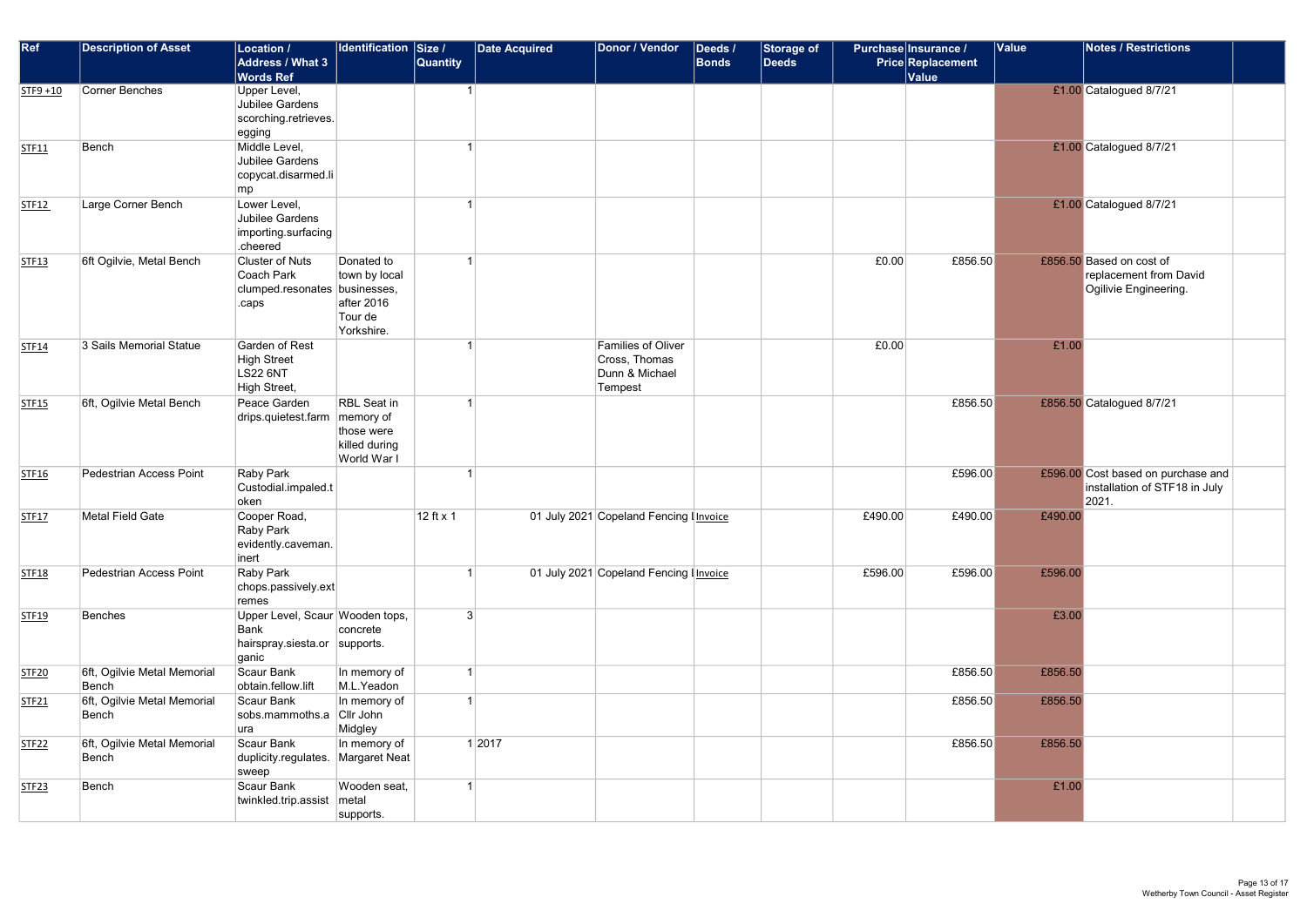| Ref          | <b>Description of Asset</b>     | <b>Location /</b><br><b>Address / What 3</b><br><b>Words Ref</b>         | Identification Size /               | Quantity       | <b>Date Acquired</b> | Donor / Vendor                        | Deeds /<br>Bonds | Storage of<br><b>Deeds</b> | Purchase Insurance /<br><b>Price Replacement</b><br><b>Value</b> |         | Value   | Notes / Restrictions                      |  |
|--------------|---------------------------------|--------------------------------------------------------------------------|-------------------------------------|----------------|----------------------|---------------------------------------|------------------|----------------------------|------------------------------------------------------------------|---------|---------|-------------------------------------------|--|
| <b>STF24</b> | Bench                           | <b>Scaur Bank</b><br>Playground<br>nitrogen.peach.aut supports.<br>umn   | Wooden seat,<br>metal               |                |                      |                                       |                  |                            |                                                                  |         | £1.00   |                                           |  |
| <b>STF25</b> | Bench                           | Scaur Bank<br>relay.backswing.ca concret<br>mp                           | Wooden seat<br>supports.            |                |                      |                                       |                  |                            |                                                                  |         | £1.00   |                                           |  |
| <b>STF26</b> | Bench                           | <b>Scaur Bank</b><br>hypocrite.comment<br>s.coats                        | Wooden seat<br>concret<br>supports. |                |                      |                                       |                  |                            |                                                                  |         | £1.00   |                                           |  |
| <b>STF27</b> | Bench                           | Scaur Bank,<br>adjacent to river.<br>materials.bumping.<br>lifters       | Wood                                |                |                      |                                       |                  |                            |                                                                  |         | £1.00   |                                           |  |
| <b>STF28</b> | 6ft Ogilvie, Metal Bench        | Scaur Bank,<br>adjacent to river.<br>vaulting.started.ups<br>tairs       |                                     |                |                      |                                       |                  |                            |                                                                  | £856.50 | £856.50 |                                           |  |
| <b>STF29</b> | 10ft Wood & Metal Bench         | Scaur Bank,<br>adjacent to river.<br>salaried.such.stewi supports.<br>ng | Wood with<br>metal                  |                |                      |                                       |                  |                            |                                                                  |         | £1.00   |                                           |  |
| <b>STF30</b> | Dog Waste Bin                   | Scaur Bank, near<br>bridge.<br>scored.solved.slidi<br>ng                 |                                     |                |                      |                                       |                  |                            |                                                                  | £231.28 | £231.28 |                                           |  |
| STF31        | Overhead Barrier                | <b>Mason Field</b><br>sheds.spun.sugars                                  |                                     |                |                      |                                       |                  |                            |                                                                  |         | £1.00   |                                           |  |
| <b>STF32</b> | Chillingham 1.8m Bench<br>Seats | <b>Devil's Toenail</b><br><b>Bike Park</b><br>follow.done.prepari<br>ng  |                                     | 3 <sup>1</sup> |                      | 27 May 2019 Evershed Products Invoice |                  |                            | £945.00                                                          | £945.00 |         | £945.00 Grant funded by Sport<br>England. |  |
| <b>STF33</b> | Information Sign                | Little Toe Pump<br>Track<br>prepares.makeup.p<br>erfected                | <b>Metal Sign</b>                   |                |                      |                                       |                  |                            |                                                                  |         | £1.00   |                                           |  |
| <b>STF34</b> | Dog Waste Bin                   | Millennium Field<br>dates.asterisk.bach<br>elor                          |                                     |                |                      |                                       |                  |                            |                                                                  | £231.28 | £231.28 |                                           |  |
| <b>STF35</b> | Dog Waste Bin                   | Millennium Field<br>issue.organ.homel<br>ands                            |                                     |                |                      |                                       |                  |                            |                                                                  | £231.28 | £231.28 |                                           |  |
| <b>STF36</b> | 6ft Ogilvie, Metal Bench        | Millennium Field<br>bitter.overdone.font<br>S.                           |                                     |                |                      |                                       |                  |                            |                                                                  | £856.50 | £856.50 |                                           |  |
| <b>STF37</b> | 6ft Ogilvie, Metal Bench        | Millennium Field<br>humid.aside.digitall                                 |                                     |                |                      |                                       |                  |                            |                                                                  | £856.50 | £856.50 |                                           |  |
| <b>STF38</b> | Dog Waste Bin                   | Millennium Field<br>tiredness.refutes.c<br>onveying                      |                                     |                |                      |                                       |                  |                            |                                                                  | £231.28 | £231.28 |                                           |  |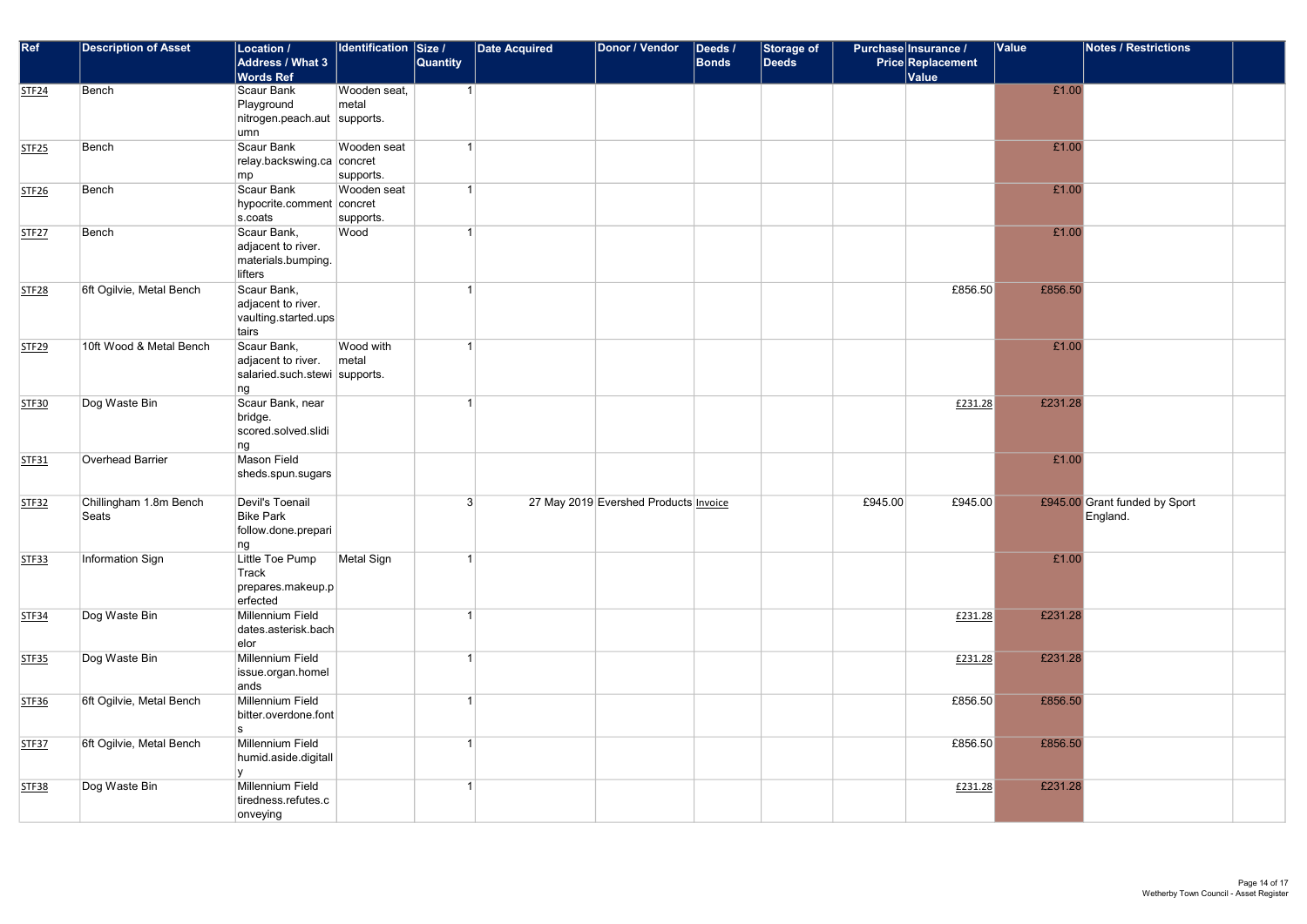| Ref                  | <b>Description of Asset</b>                | <b>Location /</b>               | Identification Size / |                 | <b>Date Acquired</b>                                          | Donor / Vendor | Deeds / | Storage of   |           | Purchase Insurance /        | <b>Value</b> | Notes / Restrictions                |  |
|----------------------|--------------------------------------------|---------------------------------|-----------------------|-----------------|---------------------------------------------------------------|----------------|---------|--------------|-----------|-----------------------------|--------------|-------------------------------------|--|
|                      |                                            |                                 |                       |                 |                                                               |                |         |              |           |                             |              |                                     |  |
|                      |                                            | <b>Address / What 3</b>         |                       | <b>Quantity</b> |                                                               |                | Bonds   | <b>Deeds</b> |           | <b>Price Replacement</b>    |              |                                     |  |
|                      |                                            | <b>Words Ref</b>                |                       |                 |                                                               |                |         |              |           | Value                       |              |                                     |  |
| <b>STF39</b>         | Dog Waste Bin                              | Sandringham Park                |                       |                 |                                                               |                |         |              |           | £231.28                     | £231.28      |                                     |  |
|                      |                                            | reeling.breed.hous              |                       |                 |                                                               |                |         |              |           |                             |              |                                     |  |
|                      |                                            | ehold                           |                       |                 |                                                               |                |         |              |           |                             |              |                                     |  |
|                      |                                            |                                 |                       |                 |                                                               |                |         |              |           |                             |              |                                     |  |
| <b>STF40</b>         | 6ft Ogilvie, Metal Bench                   | Sandringham Park   In memory of |                       |                 | 1 2018                                                        |                |         |              |           | £856.50                     |              | £856.50 Funds donated by Friends of |  |
|                      |                                            | logs.puddles.dried Norma        |                       |                 |                                                               |                |         |              |           |                             |              | Sandringham Park and                |  |
|                      |                                            |                                 | Chambers &            |                 |                                                               |                |         |              |           |                             |              | family of Norma Chambers.           |  |
|                      |                                            |                                 | Maureen               |                 |                                                               |                |         |              |           |                             |              |                                     |  |
|                      |                                            |                                 | Stichler              |                 |                                                               |                |         |              |           |                             |              |                                     |  |
| <b>STF41</b>         | Bench                                      | Nidd Approach                   | Green painted         |                 |                                                               |                |         |              |           | £1.00                       | £1.00        |                                     |  |
|                      |                                            | mushroom.stood.c                | wood with             |                 |                                                               |                |         |              |           |                             |              |                                     |  |
|                      |                                            | ape                             | metal                 |                 |                                                               |                |         |              |           |                             |              |                                     |  |
|                      |                                            |                                 | supports.             |                 |                                                               |                |         |              |           |                             |              |                                     |  |
| <b>STF42</b>         | <b>Litter Bins</b>                         |                                 | Broxap,               | 20 <sup>1</sup> | 31 August 2021 Broxap                                         |                | Invoice |              | £5,374.00 | £5,374.00                   | £5,374.0     |                                     |  |
|                      |                                            |                                 | Ecobin, WTC           |                 |                                                               |                |         |              |           |                             |              |                                     |  |
|                      |                                            |                                 | Logo & fixing         |                 |                                                               |                |         |              |           |                             |              |                                     |  |
|                      |                                            |                                 | kits.                 |                 |                                                               |                |         |              |           |                             |              |                                     |  |
|                      |                                            |                                 |                       |                 |                                                               |                |         |              |           | SUBTOTAL - STREET FURNITURE | £20,618.18   |                                     |  |
|                      |                                            |                                 |                       |                 |                                                               |                |         |              |           |                             |              |                                     |  |
| <b>MARKETS</b>       |                                            |                                 |                       |                 |                                                               |                |         |              |           |                             |              |                                     |  |
| MAR1                 | <b>Market Stalls</b>                       | Fri - Weds: York                |                       | 30              |                                                               |                |         |              |           |                             | £21,502.00   |                                     |  |
|                      |                                            | Road Depot                      |                       |                 |                                                               |                |         |              |           |                             |              |                                     |  |
|                      |                                            | Thurs: Market                   |                       |                 |                                                               |                |         |              |           |                             |              |                                     |  |
|                      |                                            | Place                           |                       |                 |                                                               |                |         |              |           |                             |              |                                     |  |
| MAR <sub>2</sub>     | <b>Trailer for Market Stalls</b>           | York Rd Depot                   |                       | $\mathbf 1$     |                                                               |                |         |              |           |                             | £3,583.00    |                                     |  |
| MAR3                 | Trailer for Stall Boards                   | York Rd Depot                   |                       | $\mathbf{1}$    |                                                               |                |         |              |           |                             | £3,583.0     | Value based on others.              |  |
| MAR4                 | Market Sheets                              | York Rd Depot                   |                       | 25              |                                                               |                |         |              |           |                             | £100.0       | Transferred from old lists,         |  |
| MAR5                 | Market Stall Clips                         | York Rd Depot                   |                       | 200             |                                                               |                |         |              |           |                             | £176.0       | need verification.                  |  |
|                      |                                            |                                 |                       |                 |                                                               |                |         |              |           | <b>SUBTOTAL - MARKETS</b>   | £28,944.00   |                                     |  |
|                      |                                            |                                 |                       |                 |                                                               |                |         |              |           |                             |              |                                     |  |
| <b>MISCELLANEOUS</b> |                                            |                                 |                       |                 |                                                               |                |         |              |           |                             |              |                                     |  |
|                      | MISC1 Welcome to Wetherby Banner Town Hall |                                 |                       |                 | W2W Logo 7ft x 3ft 20 September 2019 Printworks North Invoice |                |         |              | £47.50    |                             | £47.50       |                                     |  |
|                      |                                            |                                 |                       |                 |                                                               |                |         |              |           |                             |              |                                     |  |
| MISC2                | Welcome to Wetherby Banner Town Hall       |                                 | W2W Logo              | 10ft x 2ft      | 20 September 2019 Printworks North                            |                | Invoice |              | £47.50    |                             | £47.50       |                                     |  |
|                      |                                            |                                 |                       |                 |                                                               |                |         |              |           |                             |              |                                     |  |
| MISC3                | Welcome to Wetherby Sail                   | <b>Town Hall</b>                | W2W Logo              | $\vert$ 2       | 20 September 2019 Printworks North                            |                | Invoice |              | £96.00    |                             | £96.00       |                                     |  |
|                      | Banner                                     |                                 |                       |                 |                                                               |                |         |              |           |                             |              |                                     |  |
| MISC4                | Welcome to Wetherby Logo                   |                                 | Image                 |                 | 06 September 2019 FDB Design                                  |                | Invoice |              | £200.00   |                             | £1.00        |                                     |  |
| MISC30               | Table                                      | <b>Bath House</b>               |                       | 6               |                                                               |                |         |              |           |                             | £1.00        |                                     |  |
| MISC31               | Chair                                      | <b>Bath House</b>               |                       | 20              |                                                               |                |         |              |           |                             | £1.00        |                                     |  |
| MISC32               | Plastic jug                                | <b>Bath House</b>               |                       | $\overline{1}$  |                                                               |                |         |              |           |                             | £1.00        |                                     |  |
| MISC33               | Box cups/saucers/side plates               | <b>Bath House</b>               |                       | $\overline{1}$  |                                                               |                |         |              |           |                             | £1.00        |                                     |  |
|                      |                                            | Church on Corner                |                       |                 |                                                               |                |         |              |           |                             | £1.00        |                                     |  |
| MISC34               | Bench                                      |                                 |                       | 12              |                                                               |                |         |              |           |                             |              |                                     |  |
| MISC35               | Electgrical wall heaters                   | Church on Corner                |                       | $\overline{4}$  |                                                               |                |         |              |           |                             | £1.00        |                                     |  |
| MISC36               | Lectern                                    | Church on Corner                |                       |                 |                                                               |                |         |              |           |                             | £1.00        |                                     |  |
| MISC37               | Chair                                      | Church on Corner                |                       | $\overline{2}$  |                                                               |                |         |              |           |                             | £1.00        |                                     |  |
| MISC38               | Coffee table                               | Church on Corner                |                       | $\overline{2}$  |                                                               |                |         |              |           |                             | £1.00        |                                     |  |
| MISC39               | Small pew                                  | Church on Corner                |                       | $\overline{2}$  |                                                               |                |         |              |           |                             | £1.00        |                                     |  |
| MISC40               | <b>Clock</b>                               | Church on Corner                |                       | $\overline{2}$  |                                                               |                |         |              |           |                             | £1.00        |                                     |  |
| MISC41               | Religious Picture                          | Church on Corner                |                       | $\overline{1}$  |                                                               |                |         |              |           |                             | £1.00        |                                     |  |
| MISC42               | Noticeboard                                | Church on Corner                |                       |                 |                                                               |                |         |              |           |                             | £1.00        |                                     |  |
| MISC43               | Coat Hanger                                | Church on Corner                |                       | -1              |                                                               |                |         |              |           |                             | £1.00        |                                     |  |
| MISC44               | Pennant                                    | Church on Corner                |                       | $\mathbf 5$     |                                                               |                |         |              |           |                             | £1.00        |                                     |  |
| MISC45               | Trestle table                              | Church on Corner                |                       | $\overline{1}$  |                                                               |                |         |              |           |                             | £1.00        |                                     |  |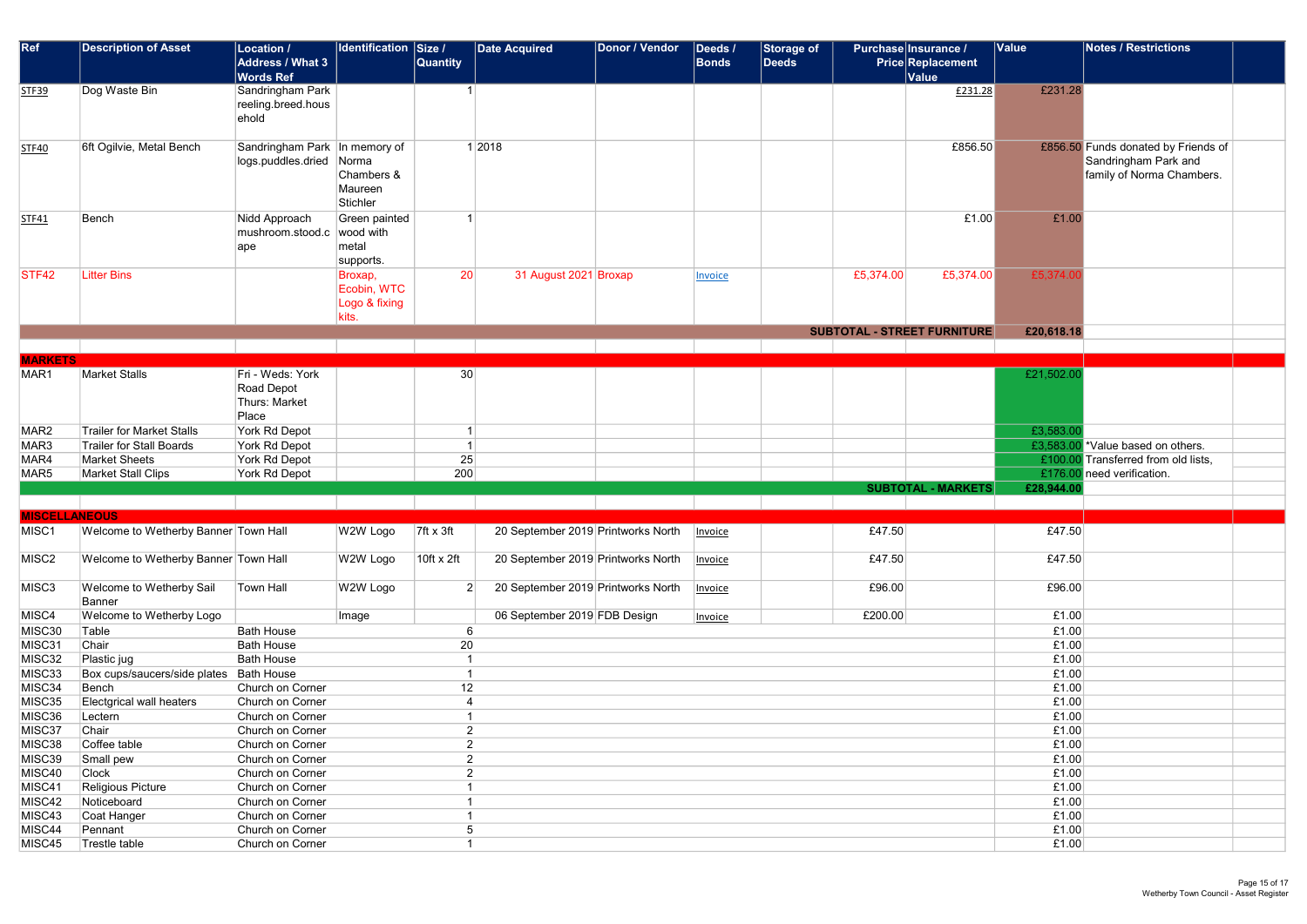| Church on Corner<br>MISC46<br>£1.00<br>Organ<br>£1.00<br>MISC47<br>Victor vacuum cleaner<br>Church on Corner<br>-1<br>Russel Hobs vacuum cleaner Church on Corner<br>MISC48<br>£1.00<br>1<br>Church on Corner<br>£1.00<br>MISC49<br>Electrolux vacuum cleaner<br>£1.00<br>MISC50<br>Church on Corner<br>Artificial Christmas tree<br>$\mathbf 1$<br>£1.00<br>Church on Corner<br>$\overline{2}$<br>MISC51<br>Brush<br>MISC52<br>Qty Candles<br>£1.00<br>Church on Corner<br>1<br>kitchen<br>Church on Corner<br>£1.00<br>MISC53<br>Qty tea towels<br>$\overline{1}$<br>kitchen<br>$\overline{2}$<br>Church on Corner<br>£1.00<br>MISC54<br>Fan heater<br>kitchen<br>Church on Corner<br>£1.00<br>MISC55<br>Glass vase<br>$\overline{1}$<br>kitchen<br>Church on Corner<br>MISC56<br>£1.00<br><b>Cross</b><br>$\overline{1}$<br>kitchen<br>Church on Corner<br>£1.00<br>MISC57<br>Mirror<br>1<br>kitchen<br>Step ladder<br>Church on Corner<br>£1.00<br>MISC58<br>$\overline{\mathbf{1}}$<br>kitchen<br>Church on Corner<br>£1.00<br>MISC59<br>Calor gas heater<br>$\overline{1}$<br>kitchen<br>Church on Corner<br>£1.00<br>MISC60<br>Calor gas butler<br>$\overline{1}$<br>kitchen<br>Waste bin<br>Church on Corner<br>£1.00<br>$\overline{1}$<br>kitchen<br>Trestle table<br>Church on Corner<br>£1.00<br>$\overline{1}$<br>kitchen<br>Church on Corner<br>£1.00<br>Vase<br>1<br>kitchen<br>£1.00<br>Church on Corner<br>$\overline{5}$<br>Teapot<br>kitchen<br>$\overline{2}$<br>£1.00<br>Plastic jug<br>Church on Corner<br>kitchen<br>Church on Corner<br>£1.00<br>MISC66<br>Bucket<br>$\overline{\mathbf{1}}$<br>kitchen<br>Church on Corner<br>$\overline{2}$<br>£1.00<br>MISC67<br>Dustpan<br>kitchen<br>Church on Corner<br>$\overline{2}$<br>MISC68<br>£1.00<br>Brush<br>kitchen<br>Church on Corner<br>£1.00<br>Box drinking glasses<br>MISC69<br>$\overline{1}$<br>kitchen<br>Church on Corner<br>£1.00<br>MISC70<br>Cups/saucers<br>6<br>kitchen<br>MISC71<br>Church on Corner<br>6<br>£1.00<br>Dinner plates<br>kitchen<br>£1.00<br>Church on Corner<br>MISC72<br>Tray<br>$\overline{4}$<br>kitchen<br>Church on Corner<br>First aid kit<br>£1.00<br>MISC73<br>$\overline{\mathbf{1}}$<br>kitchen<br>MISC74<br>Co2 Extinguisher<br>Church on Corner<br>£1.00<br>$\overline{1}$<br>kitchen<br>£1.00<br>Foam Extinguisher<br>Church on Corner<br>MISC75<br>$\mathbf{1}$ | Ref    | <b>Description of Asset</b> | Location /<br><b>Address / What 3</b><br><b>Words Ref</b> | <b>Identification Size /</b> | <b>Quantity</b> | Date Acquired | Donor / Vendor | $\vert$ Deeds /<br>Bonds | Storage of<br><b>Deeds</b> | Purchase Insurance /<br><b>Price Replacement</b><br><b>Value</b> | Value | <b>Notes / Restrictions</b> |  |
|-------------------------------------------------------------------------------------------------------------------------------------------------------------------------------------------------------------------------------------------------------------------------------------------------------------------------------------------------------------------------------------------------------------------------------------------------------------------------------------------------------------------------------------------------------------------------------------------------------------------------------------------------------------------------------------------------------------------------------------------------------------------------------------------------------------------------------------------------------------------------------------------------------------------------------------------------------------------------------------------------------------------------------------------------------------------------------------------------------------------------------------------------------------------------------------------------------------------------------------------------------------------------------------------------------------------------------------------------------------------------------------------------------------------------------------------------------------------------------------------------------------------------------------------------------------------------------------------------------------------------------------------------------------------------------------------------------------------------------------------------------------------------------------------------------------------------------------------------------------------------------------------------------------------------------------------------------------------------------------------------------------------------------------------------------------------------------------------------------------------------------------------------------------------------------------------------------------------------------------------------------------------------------------------------------------------------------------------------------------------------------------|--------|-----------------------------|-----------------------------------------------------------|------------------------------|-----------------|---------------|----------------|--------------------------|----------------------------|------------------------------------------------------------------|-------|-----------------------------|--|
|                                                                                                                                                                                                                                                                                                                                                                                                                                                                                                                                                                                                                                                                                                                                                                                                                                                                                                                                                                                                                                                                                                                                                                                                                                                                                                                                                                                                                                                                                                                                                                                                                                                                                                                                                                                                                                                                                                                                                                                                                                                                                                                                                                                                                                                                                                                                                                                     |        |                             |                                                           |                              |                 |               |                |                          |                            |                                                                  |       |                             |  |
|                                                                                                                                                                                                                                                                                                                                                                                                                                                                                                                                                                                                                                                                                                                                                                                                                                                                                                                                                                                                                                                                                                                                                                                                                                                                                                                                                                                                                                                                                                                                                                                                                                                                                                                                                                                                                                                                                                                                                                                                                                                                                                                                                                                                                                                                                                                                                                                     |        |                             |                                                           |                              |                 |               |                |                          |                            |                                                                  |       |                             |  |
|                                                                                                                                                                                                                                                                                                                                                                                                                                                                                                                                                                                                                                                                                                                                                                                                                                                                                                                                                                                                                                                                                                                                                                                                                                                                                                                                                                                                                                                                                                                                                                                                                                                                                                                                                                                                                                                                                                                                                                                                                                                                                                                                                                                                                                                                                                                                                                                     |        |                             |                                                           |                              |                 |               |                |                          |                            |                                                                  |       |                             |  |
|                                                                                                                                                                                                                                                                                                                                                                                                                                                                                                                                                                                                                                                                                                                                                                                                                                                                                                                                                                                                                                                                                                                                                                                                                                                                                                                                                                                                                                                                                                                                                                                                                                                                                                                                                                                                                                                                                                                                                                                                                                                                                                                                                                                                                                                                                                                                                                                     |        |                             |                                                           |                              |                 |               |                |                          |                            |                                                                  |       |                             |  |
|                                                                                                                                                                                                                                                                                                                                                                                                                                                                                                                                                                                                                                                                                                                                                                                                                                                                                                                                                                                                                                                                                                                                                                                                                                                                                                                                                                                                                                                                                                                                                                                                                                                                                                                                                                                                                                                                                                                                                                                                                                                                                                                                                                                                                                                                                                                                                                                     |        |                             |                                                           |                              |                 |               |                |                          |                            |                                                                  |       |                             |  |
|                                                                                                                                                                                                                                                                                                                                                                                                                                                                                                                                                                                                                                                                                                                                                                                                                                                                                                                                                                                                                                                                                                                                                                                                                                                                                                                                                                                                                                                                                                                                                                                                                                                                                                                                                                                                                                                                                                                                                                                                                                                                                                                                                                                                                                                                                                                                                                                     |        |                             |                                                           |                              |                 |               |                |                          |                            |                                                                  |       |                             |  |
|                                                                                                                                                                                                                                                                                                                                                                                                                                                                                                                                                                                                                                                                                                                                                                                                                                                                                                                                                                                                                                                                                                                                                                                                                                                                                                                                                                                                                                                                                                                                                                                                                                                                                                                                                                                                                                                                                                                                                                                                                                                                                                                                                                                                                                                                                                                                                                                     |        |                             |                                                           |                              |                 |               |                |                          |                            |                                                                  |       |                             |  |
|                                                                                                                                                                                                                                                                                                                                                                                                                                                                                                                                                                                                                                                                                                                                                                                                                                                                                                                                                                                                                                                                                                                                                                                                                                                                                                                                                                                                                                                                                                                                                                                                                                                                                                                                                                                                                                                                                                                                                                                                                                                                                                                                                                                                                                                                                                                                                                                     |        |                             |                                                           |                              |                 |               |                |                          |                            |                                                                  |       |                             |  |
|                                                                                                                                                                                                                                                                                                                                                                                                                                                                                                                                                                                                                                                                                                                                                                                                                                                                                                                                                                                                                                                                                                                                                                                                                                                                                                                                                                                                                                                                                                                                                                                                                                                                                                                                                                                                                                                                                                                                                                                                                                                                                                                                                                                                                                                                                                                                                                                     |        |                             |                                                           |                              |                 |               |                |                          |                            |                                                                  |       |                             |  |
|                                                                                                                                                                                                                                                                                                                                                                                                                                                                                                                                                                                                                                                                                                                                                                                                                                                                                                                                                                                                                                                                                                                                                                                                                                                                                                                                                                                                                                                                                                                                                                                                                                                                                                                                                                                                                                                                                                                                                                                                                                                                                                                                                                                                                                                                                                                                                                                     |        |                             |                                                           |                              |                 |               |                |                          |                            |                                                                  |       |                             |  |
|                                                                                                                                                                                                                                                                                                                                                                                                                                                                                                                                                                                                                                                                                                                                                                                                                                                                                                                                                                                                                                                                                                                                                                                                                                                                                                                                                                                                                                                                                                                                                                                                                                                                                                                                                                                                                                                                                                                                                                                                                                                                                                                                                                                                                                                                                                                                                                                     |        |                             |                                                           |                              |                 |               |                |                          |                            |                                                                  |       |                             |  |
|                                                                                                                                                                                                                                                                                                                                                                                                                                                                                                                                                                                                                                                                                                                                                                                                                                                                                                                                                                                                                                                                                                                                                                                                                                                                                                                                                                                                                                                                                                                                                                                                                                                                                                                                                                                                                                                                                                                                                                                                                                                                                                                                                                                                                                                                                                                                                                                     |        |                             |                                                           |                              |                 |               |                |                          |                            |                                                                  |       |                             |  |
|                                                                                                                                                                                                                                                                                                                                                                                                                                                                                                                                                                                                                                                                                                                                                                                                                                                                                                                                                                                                                                                                                                                                                                                                                                                                                                                                                                                                                                                                                                                                                                                                                                                                                                                                                                                                                                                                                                                                                                                                                                                                                                                                                                                                                                                                                                                                                                                     |        |                             |                                                           |                              |                 |               |                |                          |                            |                                                                  |       |                             |  |
|                                                                                                                                                                                                                                                                                                                                                                                                                                                                                                                                                                                                                                                                                                                                                                                                                                                                                                                                                                                                                                                                                                                                                                                                                                                                                                                                                                                                                                                                                                                                                                                                                                                                                                                                                                                                                                                                                                                                                                                                                                                                                                                                                                                                                                                                                                                                                                                     |        |                             |                                                           |                              |                 |               |                |                          |                            |                                                                  |       |                             |  |
|                                                                                                                                                                                                                                                                                                                                                                                                                                                                                                                                                                                                                                                                                                                                                                                                                                                                                                                                                                                                                                                                                                                                                                                                                                                                                                                                                                                                                                                                                                                                                                                                                                                                                                                                                                                                                                                                                                                                                                                                                                                                                                                                                                                                                                                                                                                                                                                     |        |                             |                                                           |                              |                 |               |                |                          |                            |                                                                  |       |                             |  |
|                                                                                                                                                                                                                                                                                                                                                                                                                                                                                                                                                                                                                                                                                                                                                                                                                                                                                                                                                                                                                                                                                                                                                                                                                                                                                                                                                                                                                                                                                                                                                                                                                                                                                                                                                                                                                                                                                                                                                                                                                                                                                                                                                                                                                                                                                                                                                                                     |        |                             |                                                           |                              |                 |               |                |                          |                            |                                                                  |       |                             |  |
|                                                                                                                                                                                                                                                                                                                                                                                                                                                                                                                                                                                                                                                                                                                                                                                                                                                                                                                                                                                                                                                                                                                                                                                                                                                                                                                                                                                                                                                                                                                                                                                                                                                                                                                                                                                                                                                                                                                                                                                                                                                                                                                                                                                                                                                                                                                                                                                     |        |                             |                                                           |                              |                 |               |                |                          |                            |                                                                  |       |                             |  |
|                                                                                                                                                                                                                                                                                                                                                                                                                                                                                                                                                                                                                                                                                                                                                                                                                                                                                                                                                                                                                                                                                                                                                                                                                                                                                                                                                                                                                                                                                                                                                                                                                                                                                                                                                                                                                                                                                                                                                                                                                                                                                                                                                                                                                                                                                                                                                                                     |        |                             |                                                           |                              |                 |               |                |                          |                            |                                                                  |       |                             |  |
|                                                                                                                                                                                                                                                                                                                                                                                                                                                                                                                                                                                                                                                                                                                                                                                                                                                                                                                                                                                                                                                                                                                                                                                                                                                                                                                                                                                                                                                                                                                                                                                                                                                                                                                                                                                                                                                                                                                                                                                                                                                                                                                                                                                                                                                                                                                                                                                     |        |                             |                                                           |                              |                 |               |                |                          |                            |                                                                  |       |                             |  |
|                                                                                                                                                                                                                                                                                                                                                                                                                                                                                                                                                                                                                                                                                                                                                                                                                                                                                                                                                                                                                                                                                                                                                                                                                                                                                                                                                                                                                                                                                                                                                                                                                                                                                                                                                                                                                                                                                                                                                                                                                                                                                                                                                                                                                                                                                                                                                                                     |        |                             |                                                           |                              |                 |               |                |                          |                            |                                                                  |       |                             |  |
|                                                                                                                                                                                                                                                                                                                                                                                                                                                                                                                                                                                                                                                                                                                                                                                                                                                                                                                                                                                                                                                                                                                                                                                                                                                                                                                                                                                                                                                                                                                                                                                                                                                                                                                                                                                                                                                                                                                                                                                                                                                                                                                                                                                                                                                                                                                                                                                     |        |                             |                                                           |                              |                 |               |                |                          |                            |                                                                  |       |                             |  |
|                                                                                                                                                                                                                                                                                                                                                                                                                                                                                                                                                                                                                                                                                                                                                                                                                                                                                                                                                                                                                                                                                                                                                                                                                                                                                                                                                                                                                                                                                                                                                                                                                                                                                                                                                                                                                                                                                                                                                                                                                                                                                                                                                                                                                                                                                                                                                                                     |        |                             |                                                           |                              |                 |               |                |                          |                            |                                                                  |       |                             |  |
|                                                                                                                                                                                                                                                                                                                                                                                                                                                                                                                                                                                                                                                                                                                                                                                                                                                                                                                                                                                                                                                                                                                                                                                                                                                                                                                                                                                                                                                                                                                                                                                                                                                                                                                                                                                                                                                                                                                                                                                                                                                                                                                                                                                                                                                                                                                                                                                     |        |                             |                                                           |                              |                 |               |                |                          |                            |                                                                  |       |                             |  |
|                                                                                                                                                                                                                                                                                                                                                                                                                                                                                                                                                                                                                                                                                                                                                                                                                                                                                                                                                                                                                                                                                                                                                                                                                                                                                                                                                                                                                                                                                                                                                                                                                                                                                                                                                                                                                                                                                                                                                                                                                                                                                                                                                                                                                                                                                                                                                                                     |        |                             |                                                           |                              |                 |               |                |                          |                            |                                                                  |       |                             |  |
|                                                                                                                                                                                                                                                                                                                                                                                                                                                                                                                                                                                                                                                                                                                                                                                                                                                                                                                                                                                                                                                                                                                                                                                                                                                                                                                                                                                                                                                                                                                                                                                                                                                                                                                                                                                                                                                                                                                                                                                                                                                                                                                                                                                                                                                                                                                                                                                     |        |                             |                                                           |                              |                 |               |                |                          |                            |                                                                  |       |                             |  |
|                                                                                                                                                                                                                                                                                                                                                                                                                                                                                                                                                                                                                                                                                                                                                                                                                                                                                                                                                                                                                                                                                                                                                                                                                                                                                                                                                                                                                                                                                                                                                                                                                                                                                                                                                                                                                                                                                                                                                                                                                                                                                                                                                                                                                                                                                                                                                                                     | MISC61 |                             |                                                           |                              |                 |               |                |                          |                            |                                                                  |       |                             |  |
|                                                                                                                                                                                                                                                                                                                                                                                                                                                                                                                                                                                                                                                                                                                                                                                                                                                                                                                                                                                                                                                                                                                                                                                                                                                                                                                                                                                                                                                                                                                                                                                                                                                                                                                                                                                                                                                                                                                                                                                                                                                                                                                                                                                                                                                                                                                                                                                     |        |                             |                                                           |                              |                 |               |                |                          |                            |                                                                  |       |                             |  |
|                                                                                                                                                                                                                                                                                                                                                                                                                                                                                                                                                                                                                                                                                                                                                                                                                                                                                                                                                                                                                                                                                                                                                                                                                                                                                                                                                                                                                                                                                                                                                                                                                                                                                                                                                                                                                                                                                                                                                                                                                                                                                                                                                                                                                                                                                                                                                                                     | MISC62 |                             |                                                           |                              |                 |               |                |                          |                            |                                                                  |       |                             |  |
|                                                                                                                                                                                                                                                                                                                                                                                                                                                                                                                                                                                                                                                                                                                                                                                                                                                                                                                                                                                                                                                                                                                                                                                                                                                                                                                                                                                                                                                                                                                                                                                                                                                                                                                                                                                                                                                                                                                                                                                                                                                                                                                                                                                                                                                                                                                                                                                     |        |                             |                                                           |                              |                 |               |                |                          |                            |                                                                  |       |                             |  |
|                                                                                                                                                                                                                                                                                                                                                                                                                                                                                                                                                                                                                                                                                                                                                                                                                                                                                                                                                                                                                                                                                                                                                                                                                                                                                                                                                                                                                                                                                                                                                                                                                                                                                                                                                                                                                                                                                                                                                                                                                                                                                                                                                                                                                                                                                                                                                                                     | MISC63 |                             |                                                           |                              |                 |               |                |                          |                            |                                                                  |       |                             |  |
|                                                                                                                                                                                                                                                                                                                                                                                                                                                                                                                                                                                                                                                                                                                                                                                                                                                                                                                                                                                                                                                                                                                                                                                                                                                                                                                                                                                                                                                                                                                                                                                                                                                                                                                                                                                                                                                                                                                                                                                                                                                                                                                                                                                                                                                                                                                                                                                     |        |                             |                                                           |                              |                 |               |                |                          |                            |                                                                  |       |                             |  |
|                                                                                                                                                                                                                                                                                                                                                                                                                                                                                                                                                                                                                                                                                                                                                                                                                                                                                                                                                                                                                                                                                                                                                                                                                                                                                                                                                                                                                                                                                                                                                                                                                                                                                                                                                                                                                                                                                                                                                                                                                                                                                                                                                                                                                                                                                                                                                                                     | MISC64 |                             |                                                           |                              |                 |               |                |                          |                            |                                                                  |       |                             |  |
|                                                                                                                                                                                                                                                                                                                                                                                                                                                                                                                                                                                                                                                                                                                                                                                                                                                                                                                                                                                                                                                                                                                                                                                                                                                                                                                                                                                                                                                                                                                                                                                                                                                                                                                                                                                                                                                                                                                                                                                                                                                                                                                                                                                                                                                                                                                                                                                     |        |                             |                                                           |                              |                 |               |                |                          |                            |                                                                  |       |                             |  |
|                                                                                                                                                                                                                                                                                                                                                                                                                                                                                                                                                                                                                                                                                                                                                                                                                                                                                                                                                                                                                                                                                                                                                                                                                                                                                                                                                                                                                                                                                                                                                                                                                                                                                                                                                                                                                                                                                                                                                                                                                                                                                                                                                                                                                                                                                                                                                                                     | MISC65 |                             |                                                           |                              |                 |               |                |                          |                            |                                                                  |       |                             |  |
|                                                                                                                                                                                                                                                                                                                                                                                                                                                                                                                                                                                                                                                                                                                                                                                                                                                                                                                                                                                                                                                                                                                                                                                                                                                                                                                                                                                                                                                                                                                                                                                                                                                                                                                                                                                                                                                                                                                                                                                                                                                                                                                                                                                                                                                                                                                                                                                     |        |                             |                                                           |                              |                 |               |                |                          |                            |                                                                  |       |                             |  |
|                                                                                                                                                                                                                                                                                                                                                                                                                                                                                                                                                                                                                                                                                                                                                                                                                                                                                                                                                                                                                                                                                                                                                                                                                                                                                                                                                                                                                                                                                                                                                                                                                                                                                                                                                                                                                                                                                                                                                                                                                                                                                                                                                                                                                                                                                                                                                                                     |        |                             |                                                           |                              |                 |               |                |                          |                            |                                                                  |       |                             |  |
|                                                                                                                                                                                                                                                                                                                                                                                                                                                                                                                                                                                                                                                                                                                                                                                                                                                                                                                                                                                                                                                                                                                                                                                                                                                                                                                                                                                                                                                                                                                                                                                                                                                                                                                                                                                                                                                                                                                                                                                                                                                                                                                                                                                                                                                                                                                                                                                     |        |                             |                                                           |                              |                 |               |                |                          |                            |                                                                  |       |                             |  |
|                                                                                                                                                                                                                                                                                                                                                                                                                                                                                                                                                                                                                                                                                                                                                                                                                                                                                                                                                                                                                                                                                                                                                                                                                                                                                                                                                                                                                                                                                                                                                                                                                                                                                                                                                                                                                                                                                                                                                                                                                                                                                                                                                                                                                                                                                                                                                                                     |        |                             |                                                           |                              |                 |               |                |                          |                            |                                                                  |       |                             |  |
|                                                                                                                                                                                                                                                                                                                                                                                                                                                                                                                                                                                                                                                                                                                                                                                                                                                                                                                                                                                                                                                                                                                                                                                                                                                                                                                                                                                                                                                                                                                                                                                                                                                                                                                                                                                                                                                                                                                                                                                                                                                                                                                                                                                                                                                                                                                                                                                     |        |                             |                                                           |                              |                 |               |                |                          |                            |                                                                  |       |                             |  |
|                                                                                                                                                                                                                                                                                                                                                                                                                                                                                                                                                                                                                                                                                                                                                                                                                                                                                                                                                                                                                                                                                                                                                                                                                                                                                                                                                                                                                                                                                                                                                                                                                                                                                                                                                                                                                                                                                                                                                                                                                                                                                                                                                                                                                                                                                                                                                                                     |        |                             |                                                           |                              |                 |               |                |                          |                            |                                                                  |       |                             |  |
|                                                                                                                                                                                                                                                                                                                                                                                                                                                                                                                                                                                                                                                                                                                                                                                                                                                                                                                                                                                                                                                                                                                                                                                                                                                                                                                                                                                                                                                                                                                                                                                                                                                                                                                                                                                                                                                                                                                                                                                                                                                                                                                                                                                                                                                                                                                                                                                     |        |                             |                                                           |                              |                 |               |                |                          |                            |                                                                  |       |                             |  |
|                                                                                                                                                                                                                                                                                                                                                                                                                                                                                                                                                                                                                                                                                                                                                                                                                                                                                                                                                                                                                                                                                                                                                                                                                                                                                                                                                                                                                                                                                                                                                                                                                                                                                                                                                                                                                                                                                                                                                                                                                                                                                                                                                                                                                                                                                                                                                                                     |        |                             |                                                           |                              |                 |               |                |                          |                            |                                                                  |       |                             |  |
|                                                                                                                                                                                                                                                                                                                                                                                                                                                                                                                                                                                                                                                                                                                                                                                                                                                                                                                                                                                                                                                                                                                                                                                                                                                                                                                                                                                                                                                                                                                                                                                                                                                                                                                                                                                                                                                                                                                                                                                                                                                                                                                                                                                                                                                                                                                                                                                     |        |                             |                                                           |                              |                 |               |                |                          |                            |                                                                  |       |                             |  |
|                                                                                                                                                                                                                                                                                                                                                                                                                                                                                                                                                                                                                                                                                                                                                                                                                                                                                                                                                                                                                                                                                                                                                                                                                                                                                                                                                                                                                                                                                                                                                                                                                                                                                                                                                                                                                                                                                                                                                                                                                                                                                                                                                                                                                                                                                                                                                                                     |        |                             |                                                           |                              |                 |               |                |                          |                            |                                                                  |       |                             |  |
|                                                                                                                                                                                                                                                                                                                                                                                                                                                                                                                                                                                                                                                                                                                                                                                                                                                                                                                                                                                                                                                                                                                                                                                                                                                                                                                                                                                                                                                                                                                                                                                                                                                                                                                                                                                                                                                                                                                                                                                                                                                                                                                                                                                                                                                                                                                                                                                     |        |                             |                                                           |                              |                 |               |                |                          |                            |                                                                  |       |                             |  |
|                                                                                                                                                                                                                                                                                                                                                                                                                                                                                                                                                                                                                                                                                                                                                                                                                                                                                                                                                                                                                                                                                                                                                                                                                                                                                                                                                                                                                                                                                                                                                                                                                                                                                                                                                                                                                                                                                                                                                                                                                                                                                                                                                                                                                                                                                                                                                                                     |        |                             |                                                           |                              |                 |               |                |                          |                            |                                                                  |       |                             |  |
|                                                                                                                                                                                                                                                                                                                                                                                                                                                                                                                                                                                                                                                                                                                                                                                                                                                                                                                                                                                                                                                                                                                                                                                                                                                                                                                                                                                                                                                                                                                                                                                                                                                                                                                                                                                                                                                                                                                                                                                                                                                                                                                                                                                                                                                                                                                                                                                     |        |                             |                                                           |                              |                 |               |                |                          |                            |                                                                  |       |                             |  |
|                                                                                                                                                                                                                                                                                                                                                                                                                                                                                                                                                                                                                                                                                                                                                                                                                                                                                                                                                                                                                                                                                                                                                                                                                                                                                                                                                                                                                                                                                                                                                                                                                                                                                                                                                                                                                                                                                                                                                                                                                                                                                                                                                                                                                                                                                                                                                                                     |        |                             |                                                           |                              |                 |               |                |                          |                            |                                                                  |       |                             |  |
|                                                                                                                                                                                                                                                                                                                                                                                                                                                                                                                                                                                                                                                                                                                                                                                                                                                                                                                                                                                                                                                                                                                                                                                                                                                                                                                                                                                                                                                                                                                                                                                                                                                                                                                                                                                                                                                                                                                                                                                                                                                                                                                                                                                                                                                                                                                                                                                     |        |                             |                                                           |                              |                 |               |                |                          |                            |                                                                  |       |                             |  |
|                                                                                                                                                                                                                                                                                                                                                                                                                                                                                                                                                                                                                                                                                                                                                                                                                                                                                                                                                                                                                                                                                                                                                                                                                                                                                                                                                                                                                                                                                                                                                                                                                                                                                                                                                                                                                                                                                                                                                                                                                                                                                                                                                                                                                                                                                                                                                                                     |        |                             |                                                           |                              |                 |               |                |                          |                            |                                                                  |       |                             |  |
|                                                                                                                                                                                                                                                                                                                                                                                                                                                                                                                                                                                                                                                                                                                                                                                                                                                                                                                                                                                                                                                                                                                                                                                                                                                                                                                                                                                                                                                                                                                                                                                                                                                                                                                                                                                                                                                                                                                                                                                                                                                                                                                                                                                                                                                                                                                                                                                     |        |                             |                                                           |                              |                 |               |                |                          |                            |                                                                  |       |                             |  |
|                                                                                                                                                                                                                                                                                                                                                                                                                                                                                                                                                                                                                                                                                                                                                                                                                                                                                                                                                                                                                                                                                                                                                                                                                                                                                                                                                                                                                                                                                                                                                                                                                                                                                                                                                                                                                                                                                                                                                                                                                                                                                                                                                                                                                                                                                                                                                                                     |        |                             |                                                           |                              |                 |               |                |                          |                            |                                                                  |       |                             |  |
|                                                                                                                                                                                                                                                                                                                                                                                                                                                                                                                                                                                                                                                                                                                                                                                                                                                                                                                                                                                                                                                                                                                                                                                                                                                                                                                                                                                                                                                                                                                                                                                                                                                                                                                                                                                                                                                                                                                                                                                                                                                                                                                                                                                                                                                                                                                                                                                     |        |                             |                                                           |                              |                 |               |                |                          |                            |                                                                  |       |                             |  |
|                                                                                                                                                                                                                                                                                                                                                                                                                                                                                                                                                                                                                                                                                                                                                                                                                                                                                                                                                                                                                                                                                                                                                                                                                                                                                                                                                                                                                                                                                                                                                                                                                                                                                                                                                                                                                                                                                                                                                                                                                                                                                                                                                                                                                                                                                                                                                                                     |        |                             |                                                           |                              |                 |               |                |                          |                            |                                                                  |       |                             |  |
|                                                                                                                                                                                                                                                                                                                                                                                                                                                                                                                                                                                                                                                                                                                                                                                                                                                                                                                                                                                                                                                                                                                                                                                                                                                                                                                                                                                                                                                                                                                                                                                                                                                                                                                                                                                                                                                                                                                                                                                                                                                                                                                                                                                                                                                                                                                                                                                     |        |                             | kitchen                                                   |                              |                 |               |                |                          |                            |                                                                  |       |                             |  |